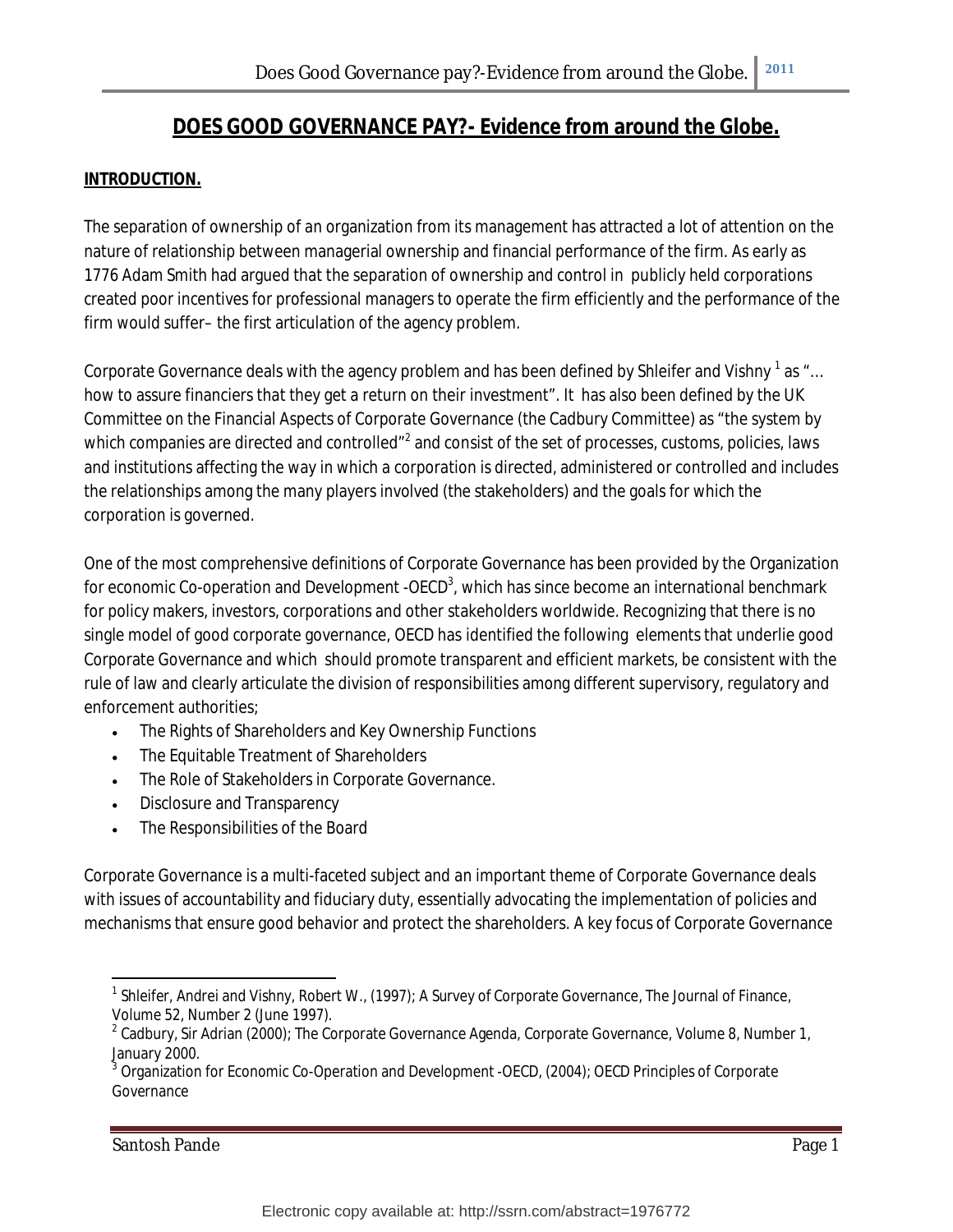is the view from the point of "economic efficiency", through which the Corporate Governance system should aim to optimize economic results, with a strong emphasis on shareholders benefit.

The search for determining what constitutes good governance and propagating the same, across organizations, has been prompted by the belief that that good governance would inevitably lead to better performance of the firm besides it being the normatively correct thing to do in the interest of the various stakeholders and has been motivated by the presumed existence of the following intuitive linkages;

- A framework of Good Corporate Governance would lead to protecting the interest of the owners (shareholders) and harmonize the interests of the owners and managers
- Good Governance invariably leads to better organizational performance and makes it easy for companies to access external funds and external investors,

This paper surveys previous research that has attempted to establish a relationship between good governance and better performance, identifies the challenges involved with such studies, examines if it is correct to infer causality based on previous research results and suggests the way ahead for future research in this field which should form the basis of the next generation of corporate governance reforms.

## **GOOD GOVERNANCE PAYS**

Good Governance has been the focus of research by Investors, Fund Managers, Rating Agencies, Donor organizations (like the World Bank) all of whom have attempted to study the relationship between good governance and better performance and identify the desirable characteristics of (good) governance based on the belief that it positively impacts an organization's performance.

Such research falls in one of the following categories;

- 1. In the first category of research are surveys that link investors' perceptions on good governance with their intention to invest and the premium that they are willing to pay for good governance.
- 2. A second category of research has been carried out by Rating Agencies in different countries who have attempted to establish causality between good governance practices and better performance.
- 3. Another category of research has been sponsored by donor agencies like the World Bank who have attempted to study the impact of country specific characteristics on the generally accepted good governance norms.

The broad conclusion of the above three approaches have been near unanimous – Good Governance pays!

Based on investor perceptions, worldwide, investors seem to recognize good Corporate Governance and are likely to not only invest in well governed companies but also pay a premium for good governance. In an empirical study conducted by McKinsey consultants, Coombes and Watson $^4\,$  in 2000 major international

 $\overline{a}$ 4 Coombes, Paul and Watson, Mark, (2000); Three Surveys on Corporate Governance, The McKinsey Quarterly, 2000, No. 4.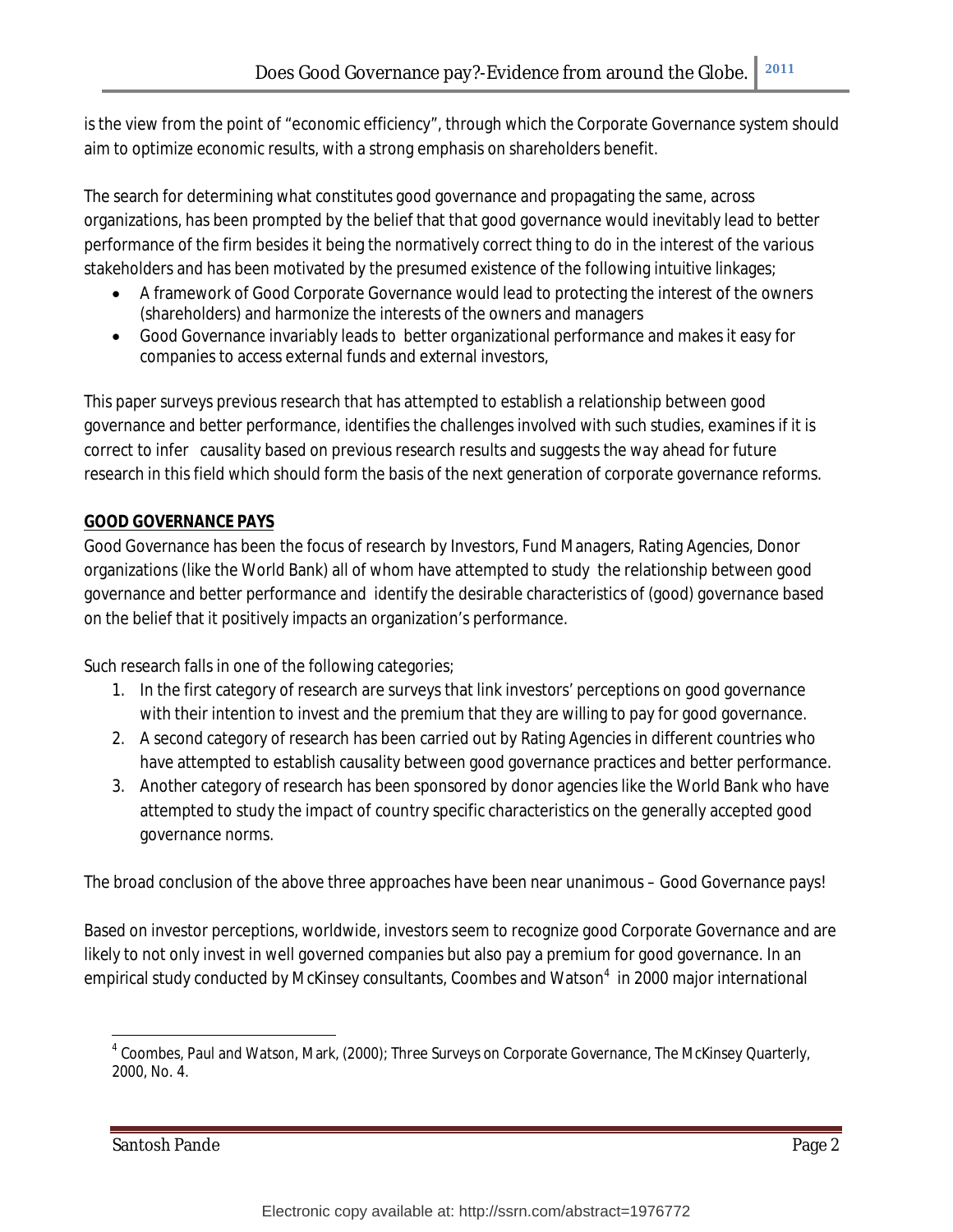fund managers were asked to estimate the premium they were willing to pay for high quality Corporate Governance.

The McKinsey consultants <sup>5</sup>conducted three separate surveys to discover how shareholders perceived and, more importantly, valued corporate governance in developed and emerging markets. Undertaken in cooperation with the World Bank, Professor Sangyong Park of Yonsei University, and Institutional Investor's regional institutes, the surveys gathered responses from more than 200 institutional investors, who altogether managed about \$3.25 trillion in assets. The first survey, which examined attitudes toward investments in Asia, was conducted in September and October 1999 with Institutional Investor's Asia Pacific Institute covering 84 respondents, 82 percent of who had invested in Asia, and held an estimated \$1.05 trillion plus in assets under management. The second survey, which looked at Europe and the United States, was conducted in October and November 1999 with Institutional Investor's US and European institutes covering 42 respondents, 95 percent of who have invested in the United States and Europe and held an estimated \$550 billion plus in assets under management. The third survey, examining investors' attitudes toward Latin America, was conducted in March and April 2000 with the World Bank covered 90 respondents, 70 percent of who had invested in Latin America and held an estimated \$1.65 trillion plus in assets under management.

The Mc Kinsey survey<sup>6</sup> defined a well-governed company as one that has a majority of outside directors with no management ties on its board, undertook formal evaluations of directors, was responsive to requests from investors for information on governance issues and where Directors held significant shareholdings in the company and a large part of their pay came in the form of stock options. Coombes and Watson<sup>7</sup> found that investors said that they while they would pay more for the shares of well-governed companies, the premium the investors would be willing to pay for well-governed companies differed by country. Investors said that they would pay 18 percent more for the shares of a well-governed UK or US company, for example, than for the shares of a company with similar financial performance but poorer governance practices. But they would be willing to pay a 22 percent premium for a well-governed Italian company and a 27 percent premium for a well governed company in Indonesia.

The McKinsey survey<sup>8</sup> suggested that the size of the premium the institutional investors said they are willing to pay for good board governance reflected the extent to which they believed that there is room for improvement in the quality of the financial reporting in a particular country and gave the example of limited and often poor financial reporting in Asia and Latin America, as a result of which investors all over the world believed that their investments in Asia and Latin America were better protected by well-governed companies that respected shareholders' rights. On the other hand, in Europe and the United States, where accounting standards were higher, corporate governance was less important. Lower premiums for wellgoverned UK and US companies suggested, for example, that the investment community feels that they

 $^8$  Id.

 $\frac{5}{5}$  Id.

 $<sup>6</sup>$  Id.</sup>

 $^7$  Id.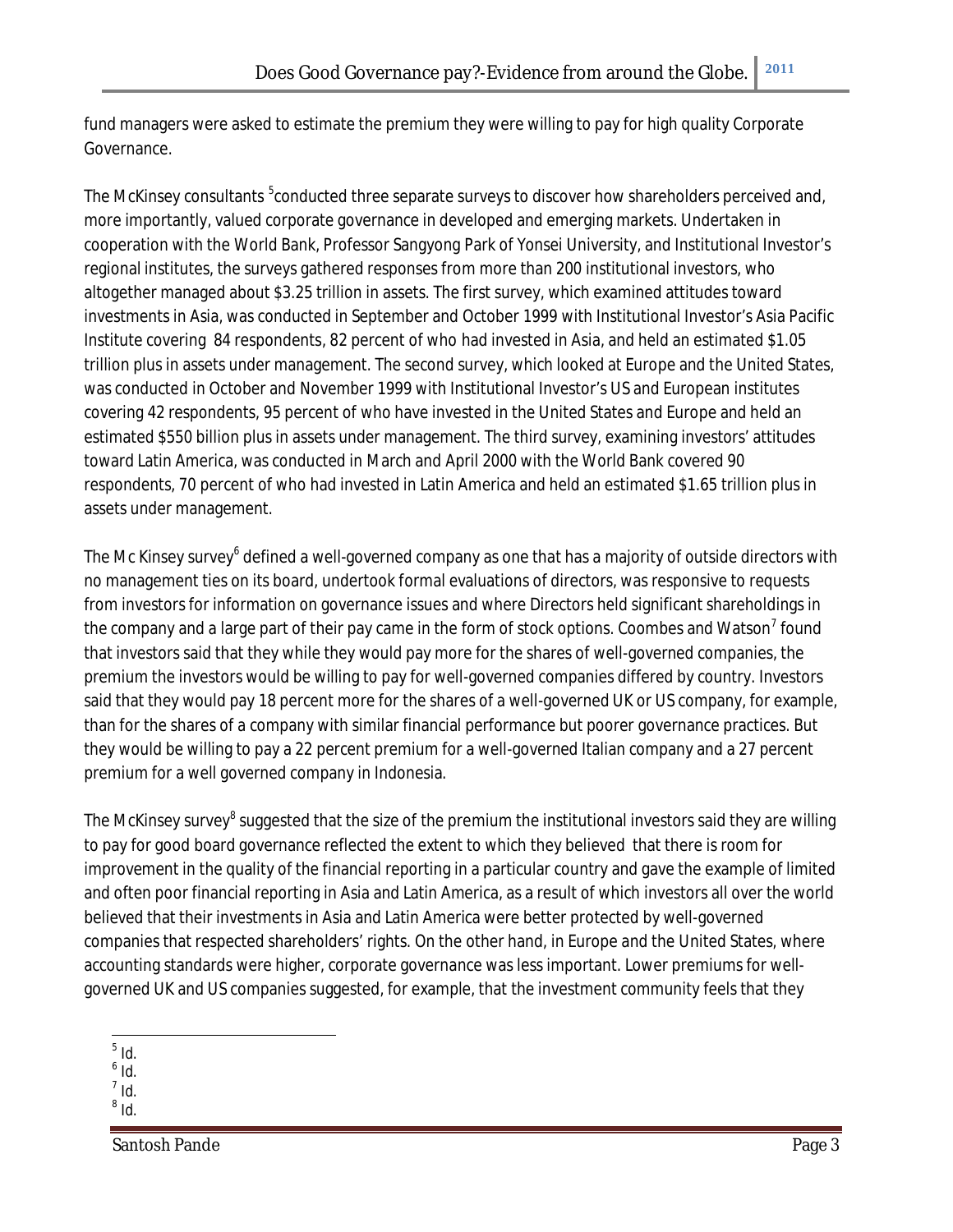have already addressed many fundamental governance issues. Improvement in these areas can come only by fine-tuning current practices and by identifying innovative ways to raise governance standards further. The premiums in Continental Europe, suggested Coombes and Watson<sup>9</sup>, pointed that besides improving corporate governance at the board level, there was a need for more effective disclosure to shareholders of information on governance practices and financial issues. Similarly, the still higher premiums in Asia and Latin America reflected the need for more fundamental disclosure of information and for stronger shareholder rights.

Drawing upon the survey finding that most of the investors said that they already take corporate governance into account when making investment decisions, the Mc Kinsey consultants<sup>10</sup> made a powerful argument for corporate-governance reforms and based on their survey findings advised<sup>11</sup> companies and policy makers that if companies were able to capture a small part of the governance premium that is apparently available, they would create much greater shareholder value. On other hand, companies that failed to reform their governance would find themselves at a competitive disadvantage when they tried to obtain capital to finance growth. High governance standards would prove to be essential to attracting and retaining investors in globalized capital markets and failure to reform would probably hinder companies with global ambitions.

Coombes and Watson<sup>12</sup> also made an important observation that that good corporate governance is rarely simple and required an appropriate combination of an effective board of directors, the right people, the right structure, and the right processes. Furthermore, since policy changes are likely to affect different countries differently, depending on their existing cultural and economic practices, each company and country should consider its own circumstances before choosing the best way to improve corporate governance.

McKinsey followed up on their 2000 global investor survey with another global investor opinion survey that was undertaken between April and May 2002<sup>13</sup>, in cooperation with the Global Corporate Governance Forum which reaffirmed their findings from their 2000 survey. As per this survey<sup>14</sup> investors stated that they still put corporate governance on a par with financial indicators when evaluating investment decisions and an overwhelming majority of investors were prepared to pay a premium for companies exhibiting high governance standards which averaged 12-14% in North America and Western Europe; 20-25% in Asia and Latin America; and over 30% in Eastern Europe and Africa.

 $\frac{9}{9}$ ld.

 $10$   $\overline{\phantom{0}}$  Id.

<sup>11</sup>

 $12$  Id.

<sup>&</sup>lt;sup>13</sup> McKinsey's Global Investor Opinion Survey was undertaken between April and May 2002, in cooperation with the Global Corporate Governance Forum. The survey was based on responses from over 200 institutional investors; collectively responsible for some USD 2 trillion of assets under management (their organizations manage an estimated USD 9 trillion AuM) - downloaded from

http://ww1.mckinsey.com/clientservice/organizationleadership/service/corpgovernance/PDF/GlobalInvestorOpini onSurvey2002.pdf..

 $\overline{14}$  Id.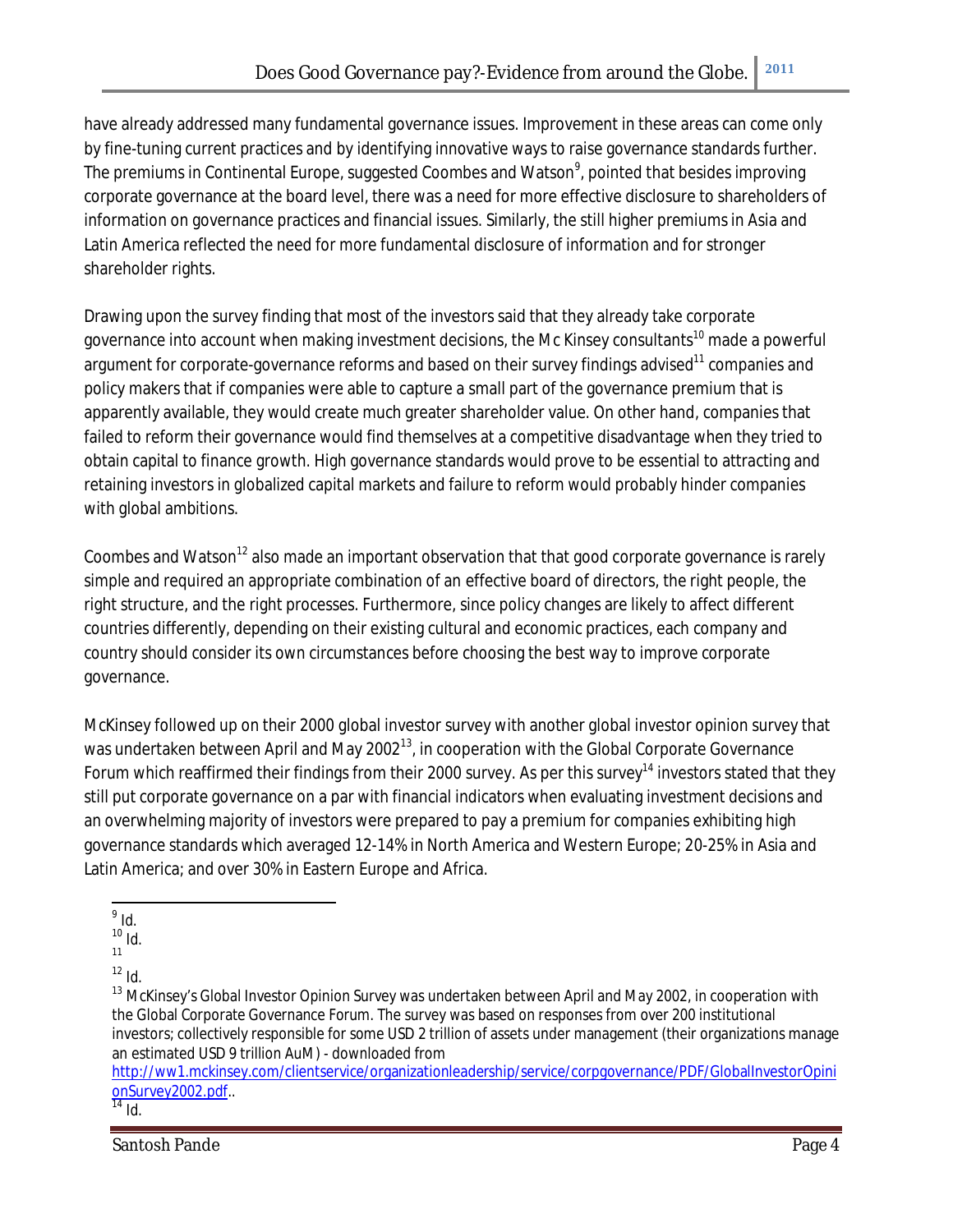The 2002 survey<sup>15</sup> finding that the relative significance of governance appeared to have decreased slightly since 2000, was explained on account of (i) finding that many countries have implemented governancerelated reforms that have been welcomed by investors, and (ii) more than 60% of investors stated that governance considerations might lead them to avoid individual companies with poor governance with a third avoiding countries on this account.

Another set of research to examine the relationship between governance and performance has been carried out by bankers, investment advisors and rating agencies. One such landmark report<sup>16</sup> was the one submitted by Deutsche Bank A.G., in 2004, who were invited by the Asset Management Working Group (AMWG) of the United Nations Environment Program Finance Initiative (UNEP FI) to summarize their research on corporate governance.

In conducting this study Deutsche Bank developed a measure to assess a company's corporate governance framework based on four criteria; board independence, shareholder treatment, information disclosure and corporate compensation assessment and through a momentum analysis identified a company as having positive momentum in case the company's current score on governance was more than its previous score and identified companies as having negative momentum in case the current score was less than its previous score.

Based on their analysis of corporate governance in the US, the UK and some other markets they found that standards vary widely among companies of the same country and not only had none of the analyzed companies, including those in the US and UK markets had perfect governance but some companies were far from perfect. However, they found that companies were changing their corporate governance standards and the aggregate momentum was positive suggesting that overall standards of governance were improving;

Thereafter the researchers at Deutsche Bank A.G. crated two portfolios each of S&P 500 and FTSE 350 companies comprising of;

- a. Companies with above average corporate governance assessment and positive momentum.
- b. Companies with below average corporate governance assessment and negative momentum.

After analyzing the data on share price performance of S&P 500 companies over a two year period (up to June 30, 2003) the researchers at Deutsche Bank A.G. found that companies with above average assessment & positive momentum outperformed those with below average assessment & negative momentum by 18.9%. A similar analysis done by them for the FTSE 350 companies in the UK, over a three year period( up to December 2003) found identical results for the UK companies with companies in the above average assessment and positive momentum group outperforming the companies in the below average assessment and negatives momentum group by as much as 25%.

 $\overline{a}$  $15$  Id.

<sup>&</sup>lt;sup>16</sup>Beyond the Numbers-Corporate Governance: Implication for Investors; Deutsche Bank –downloaded from http://www.unepfi.org/fileadmin/documents/materiality1/cg\_deutsche\_bank\_2004.pdf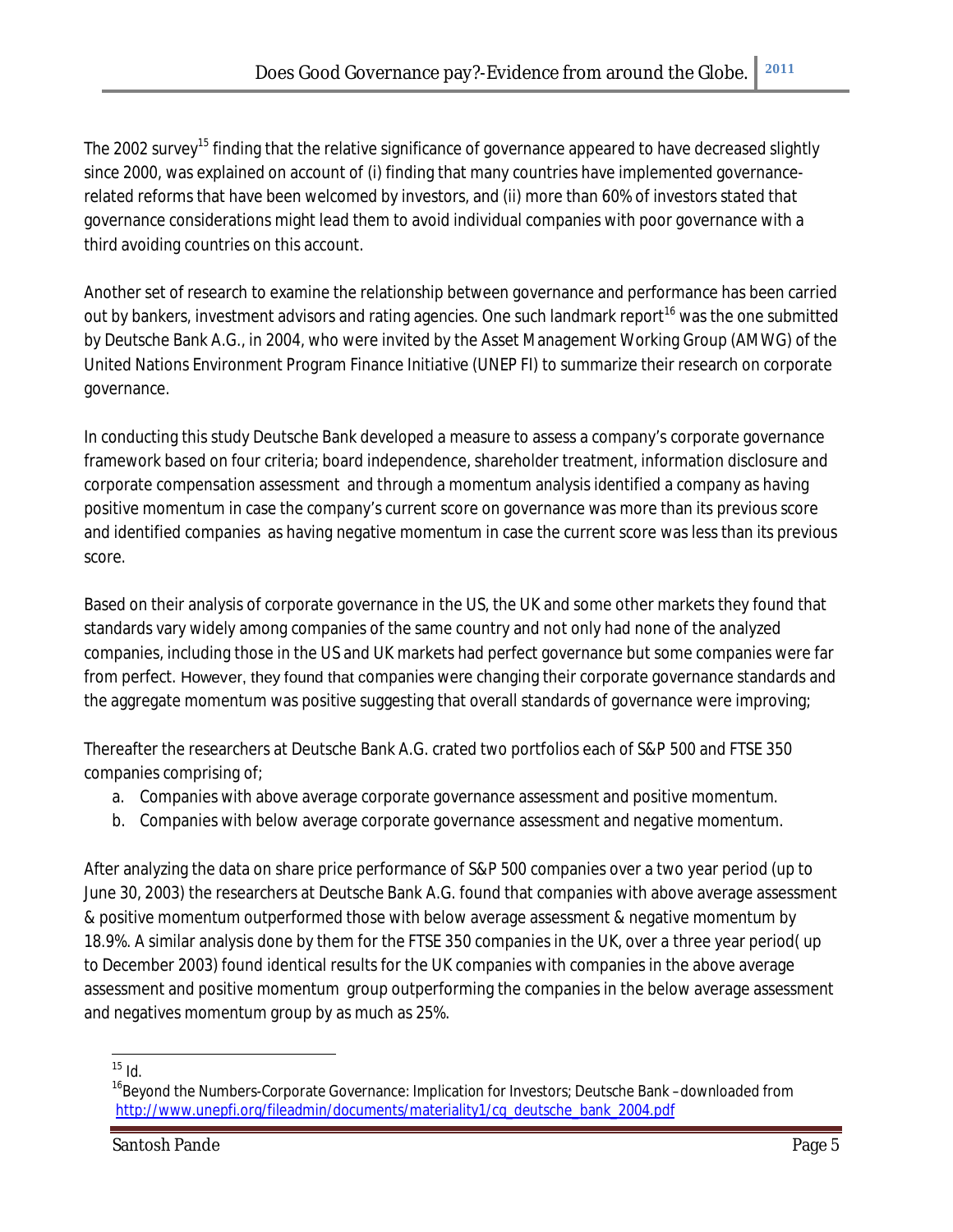The Deutsche Bank A.G. research in the US and the UK indicated that there was also a link between corporate governance and share price volatility and company profitability. However, when analyzing the connection between governance and current market valuations, the study did not find a clear relationship, for the S&P 500 or FTSE 350 companies, between corporate governance and valuations, even though a few individual sectors did show some positive relationships and suggested that there could be a time and information gap, causing most investors to react to bad corporate governance news rather than anticipate potential problems.

The study concluded that as investors improved their ability to measure and integrate corporate governance risk into their investment decision making process in a more systematic way, corporate governance standards will increasingly play an important role in a company's valuations.

Based on a survey of 35 leading institutional investors and large brokerage houses in India during the period October-December 2003, ICRA published a Corporate Governance Survey<sup>17</sup> in February 2004. Over 90% of the respondents considered Corporate Governance "very important" in the Indian scenario. A similarly overwhelming majority felt that, contrary to the view sometimes echoed in the corporate sector, the current emphasis on Corporate Governance is desirable and will play a major role in making the capital markets a safer place for investors. Also while close to 85% of the respondents felt Corporate Governance is as important as other quantifiable factors, such as likely growth in earnings, from the point of view of investment decisions. However, a significant 40% also admitted to having invested in companies with questionable Corporate Governance practices in the past, if the 'story' was really appealing.

Broadly mirroring the findings of the global survey by McKinsey, the survey also confirmed that investors were ready to pay a premium for good governance. However, while as many as over 95% of the respondents stated that they would be willing to pay a premium for companies with good corporate governance practices, nearly 60% of the respondents were not in a position to quantify the premium. Lastly many investors believed that there is a linkage between good corporate governance and good long-run corporate performance and close to 40% of the respondents felt that the linkage is strong while nearly 50% felt the linkage is moderate. Only a very small percentage of the respondents felt that there was no linkage between good governance and corporate performance.

CRISIL Ratings conducted a study $^{18}$ , on a sample of 40 companies, in the Indian context on the effect of governance levels on market valuations based on data available over three fiscal years (2000-01 to 2002- 03).This study examined the co-relation between governance premiums, which a company enjoyed, with the governance practices of the firm. The governance practices were measured conventionally (through the use of CLSA Ratings, developed by Credit Lyonnais Securities Asia) as well as by an improved metric that was

 $\overline{a}$ <sup>17</sup> ICRA CORPORATE GOVERNANCE SURVEY, February 2004 -downloaded from http://www.icra.in/Files/Articles/CGR%20Survey%20Note.pdf

<sup>&</sup>lt;sup>18</sup> Mani, G.V. and Sreedhran, Revathy, (2004); Better Corporate Governance Pays, Insight, CRISIL Ratings, Vol II- No. 9, June 2004.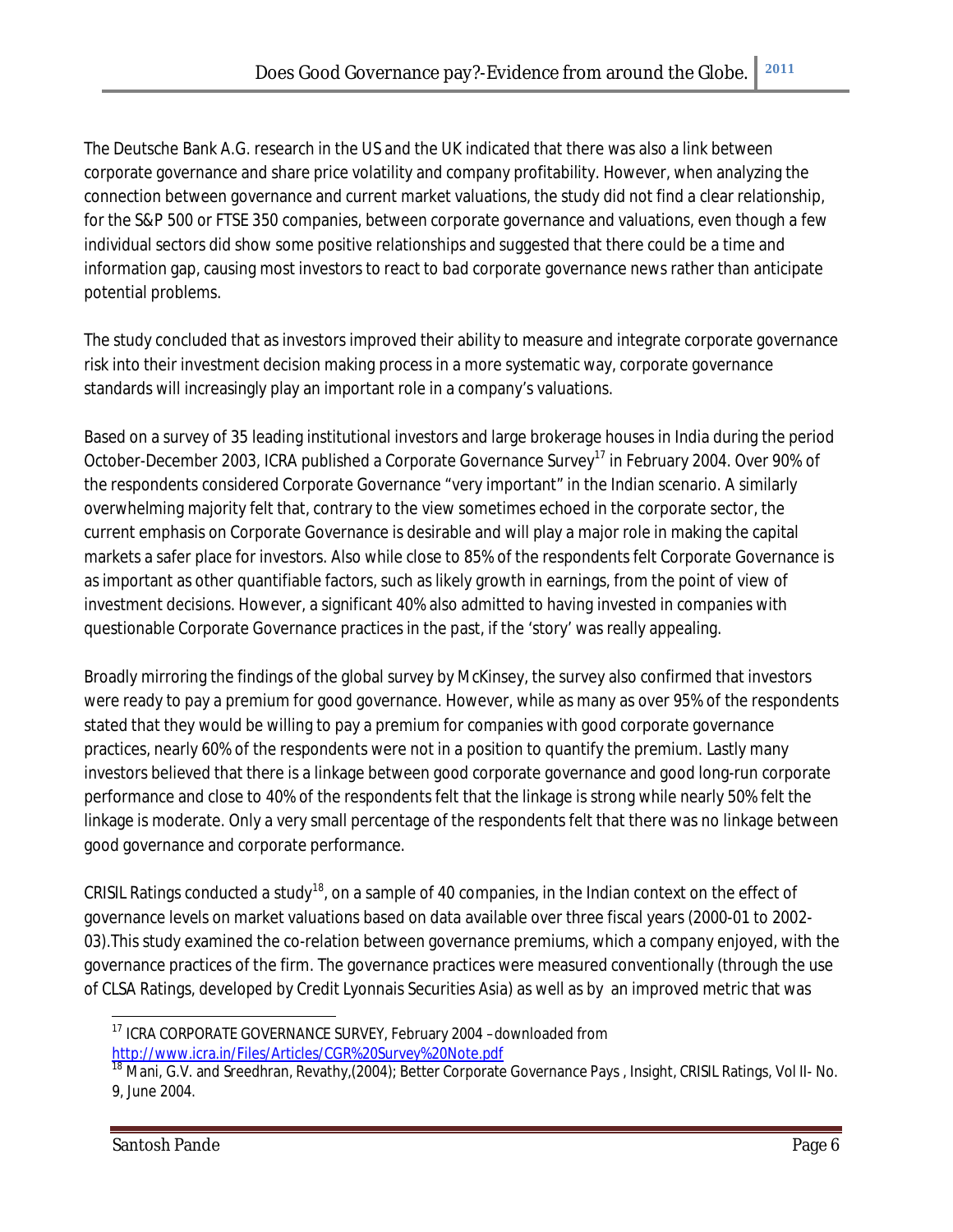developed by CRISIL - CRISIL GVC ratings – which was an opinion on the capability of firms to create wealth for all their stakeholders (rather than just shareholders) while adopting sound corporate governance practices.

According to CRISIL's analysis,

- Indian companies with higher governance scores consistently enjoyed a superior governance premium over the 3-year period of the study.
- The co-efficient of correlation(r) between governance scores and governance premium averaged about 0.47 over this period and is statistically significant at a confidence level of 99 per cent.
- The level of correlation observed, in India, between governance score and governance premium is much higher than the correlation of 0.07 obtained in a similar study undertaken by Standard & Poor's in about 1500 corporates across US, UK, Europe, Asia Pacific and Latin America.
- Improvements in governance practices of firms resulted in disproportionate increase in the governance premiums of the firms.
- Investors recognized that stakeholder relationships provide more benefits than just shareholder relationships and result in better governance premiums.

The relationship between corporate governance and firm performance has also been of significant interest to funding and donor agencies like the World Bank, ADB, IFC etc who have sponsored considerable research in this area. Such studies have extended the study of the differences in the legal frameworks at the country level, pioneered by La Porta<sup>19</sup> et al in their study ownership structures of large corporations in 27 wealthy economies, to studying the difference at the level of the firm on account of differences in their governance framework.

In one such study reported in 2002, Klapper and Love<sup>20</sup> carried out a study of firm-level corporate governance practices across emerging markets for a better understanding of the environments under which corporate governance matters more. Their empirical tests showed that better corporate governance is highly correlated with better operating performance. More importantly, the authors provided evidence showing that firm-level corporate governance matters more in countries with weak legal environments. Their results suggested that firms can partially compensate for ineffective laws and enforcement by establishing good corporate governance and providing credible investor protection. The authors' tests also showed that firm-level governance and performance is lower in countries with weak legal environments, suggesting that improving the legal system should remain a priority for policymakers.

In another 2004 research sponsored by Asian Development Bank <sup>21</sup>, Sang –Woo Nam and II Chong Nam after surveying 307 sample firms from Indonesia, Korea, and Thailand came to the following conclusions;

 $\overline{\phantom{a}}$ <sup>19</sup> La Porta, Rafael, Lopez-de-Silanes, Florencio and Shleifer, Andrei (1988); Corporate Ownership Around the World-downloaded from http://www.nber.org/papers/w6625.pdf.

<sup>&</sup>lt;sup>20</sup> Klapper, Leora F. and Love, Inessa, (2002); Corporate Governance, Investor Protection and Protection in Emerging Markets, Policy Research Working Paper, Development Research Group, The World Bank, April 2002.

<sup>21</sup>CORPORATE GOVERNANCE IN ASIA**,** Recent Evidence from Indonesia, Republic of Korea, Malaysia, and Thailand –downloaded from http://www.adbi.org/files/2005.01.book.corporate.governance.asia.pdf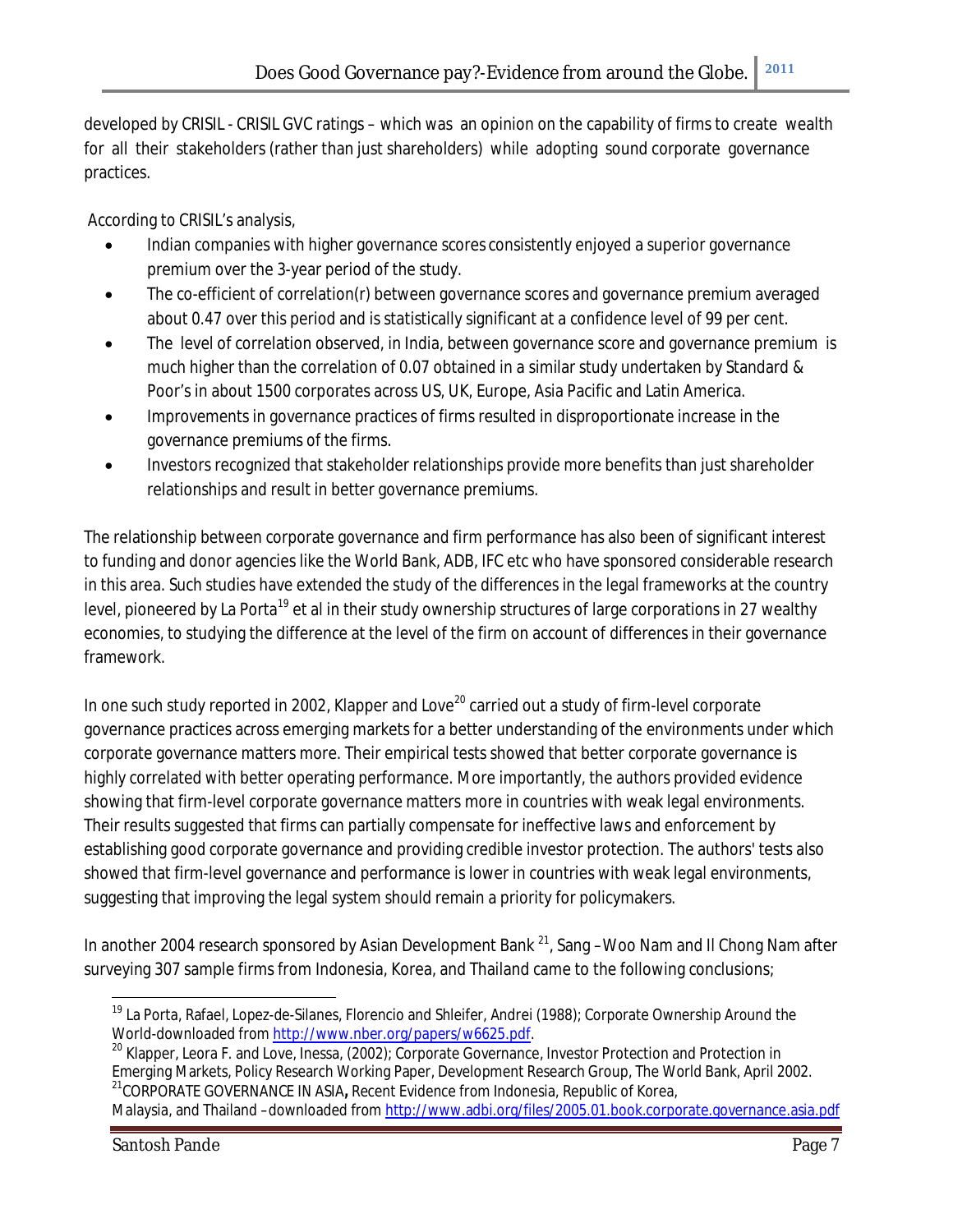- Gains from better corporate governance in terms of market valuation are substantial. Improving the scores for board effectiveness or overall corporate governance practices from the median to the highest 25% is associated with a 13-15% increase in firms' market value.
- The market seems to discount the quality of corporate governance by about 30% in the case of firms controlled by a single, domestic owner, probably because it suspects expropriation of minority shareholders.
- Corporate governance matters more in countries where the legal and judicial systems to protect investors are weak.
- Finally, among the various components of corporate governance practices, the most significant seems to be information access and other support for (and evaluation of) directors. However, the components of corporate governance practices that a market focuses on appear to differ from one country to another.

Summarizing the research finds in this category, it is clear that there exists a significant body of research, carried out by rating agencies, consultants surveying investor perceptions or sponsored by donor agencies studying the impact of governance, that has shown that not only investors have expressed a preference for investing in companies with good governance practices and even pay a premium for the same, but also, as shown in some of these studies, there exists a positive link between good governance and an organization's performance.

In addition to the this category of research, there is also a considerable body of academic research, based on empirical evidence, that has been carried out to study the relationship between corporate governance and organization performance and the same is reviewed in the next section of this paper.

## **GOMPERS, ISHII and METRICK (GIM) STUDY.**

The first empirical evidence to examine the link between good governance and good performance was the landmark 2003 study entitled 'Corporate Governance and Equity Prices<sup>22</sup>,' in which authors Paul Gompers, Joy Ishii, and Andrew Metrick (GIM Study) studied the corporate governance practices of some 1,500 US‐based companies in order to determine a correlation between shareholder rights and corporate stock performance during the 1990s.

The authors asked the empirical question<sup>23</sup> "Is there a relationship between shareholder rights and corporate performance?" They noted that starting in the 1980s, hostile takeover attempts led many companies to curtail shareholder rights by such means as staggering the terms of directors, providing severance packages for managers and limiting the ability of shareholders to meet and act. The authors also argued that the event‐study methodology adopted by many researchers of the wealth impact of takeover defenses failed to take into account the possibility of contemporaneous conditions at companies, and instead proposed a long‐horizon approach for their study.

 $\overline{a}$  $^{22}$  Gompers, Paul A., Ishii, Joy L. and Metrick, Andrew, (2003); Corporate Governance & Equity Prices (2003); Quarterly Journal of Economics 118(1), February 2003.  $^{23}$  Id.

Santosh Pande Page 8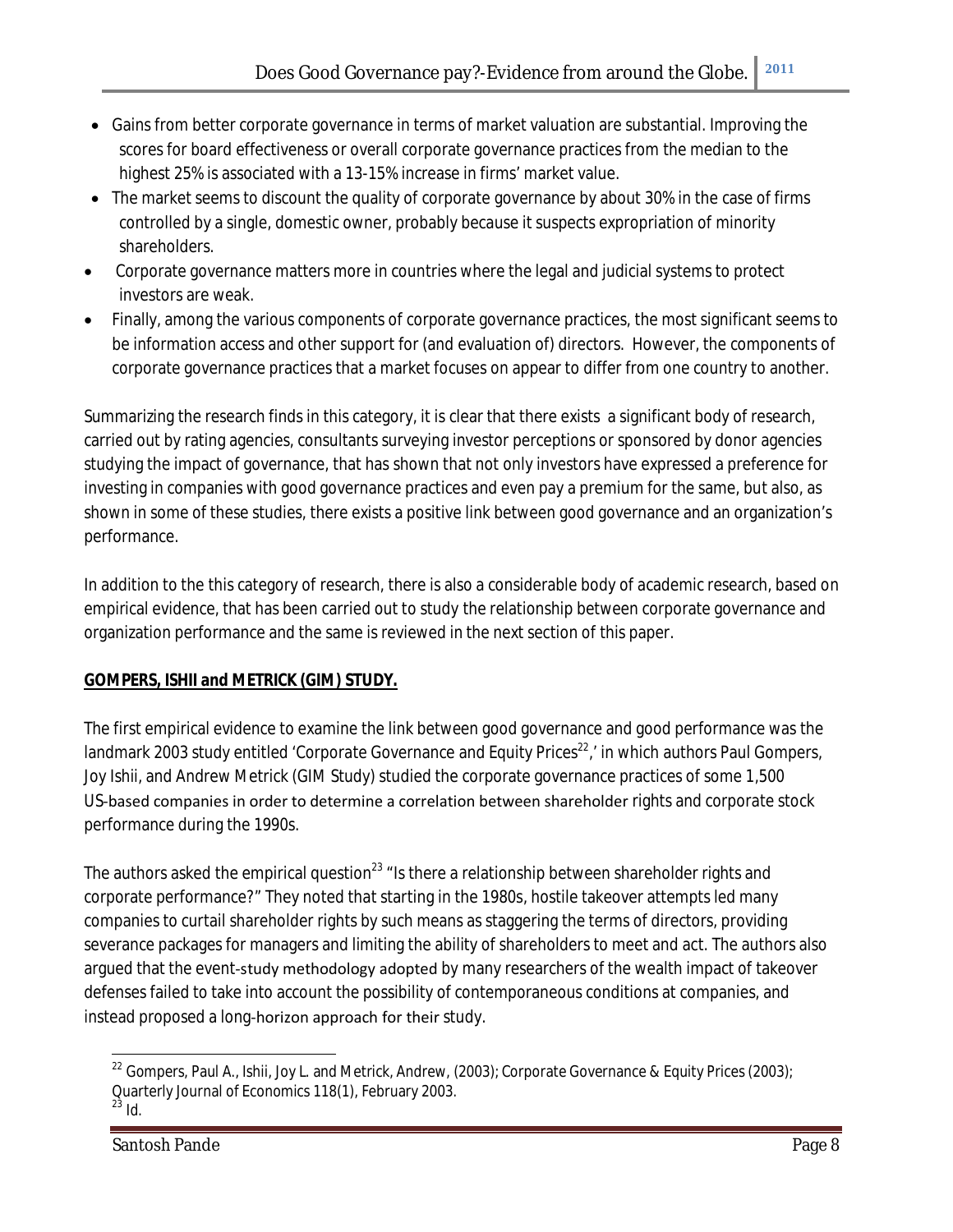Using data from the Investor Responsibility Research Centre (IRRC) the authors developed a Governance Index (G Index) under which 24 provisions that restricted shareholder rights were tallied for the various organizations<sup>24</sup>. With the exceptions of secret ballots and cumulative voting, each of which would increase the power of shareholders, every other provision included in the Governance Index served to restrict shareholder rights. Based on the Governance Index the authors divided the companies in their study into 'Democratic Portfolios' and 'Dictatorship Portfolios' and found that 'democracies' in the 1990s earned significantly higher returns, were valued more highly and had better operating performance. For responsible investors, who may have shareholder rights as a pillar of their investment strategy, the study offered evidence that integration of such factors led to a portfolio, constructed on that basis, outperforming over the long term.

The GIM Study<sup>25</sup> applied the 24 provisions of the index to the more than 93 per cent of the total capitalization of the combined New York Stock Exchange (NYSE), American Stock Exchange (AMEX), and NASDAQ markets tracked by IRRC to compile lists of the top Democratic and Dictatorial companies. However, according to the authors, "There is no obvious industry concentration among these top firms" and while in 1990, the largest representation among the Democratic companies was the computer industry, with 22.4 per cent; by 1998, that representation had fallen to 12.3 per cent. In a similar vein, the communications industry was not ranked among the top five of dictatorships in 1990.By 1998, however, it was in first place, with 25.3 per cent of the portfolio. In addition, companies identified as dictatorships in the study were more likely to be among the larger S&P 500 companies. Half of the Dictatorship Portfolio was drawn from S&P 500 firms, compared with 15 per cent of the Democracy Portfolio, according to the authors.

The authors found<sup>26</sup> that "an investment of US\$ 1 in the (value-weighted) Dictatorship Portfolio on 1 September 1990, when our data began, would have grown to US\$ 3.39 by 31 December 1999. In contrast, a US\$ 1 investment in the Democracy Portfolio would have grown to US\$ 7.07 over the same period. This is equivalent to annualized returns of 14.0 per cent for the Dictatorship Portfolio and 23.3 per cent for the Democracy Portfolio, a difference of more than 9 per cent per year".

The authors tested three primary hypotheses to account for the outperformance of companies in the Democracy Portfolio. The first hypothesis<sup>27</sup> suggests that, "a reduction in shareholder rights causes an unexpectedly large increase in agency costs through some combination of inefficient investment, reduced operational efficiency, or self‐dealing". The study found evidence that companies whose corporate governance practices restrict shareholder rights are more likely to engage in such inefficient investments as the adoption of takeover defenses or acquisition activities, both of which could lead to a net negative for firm value.

- $\overline{a}$  $^{24}$  Id.
- $^{25}$  Id.
- $^{26}$  Id.
- $^{27}$   $\dot{\mathsf{Id}}$ .

Santosh Pande Page 9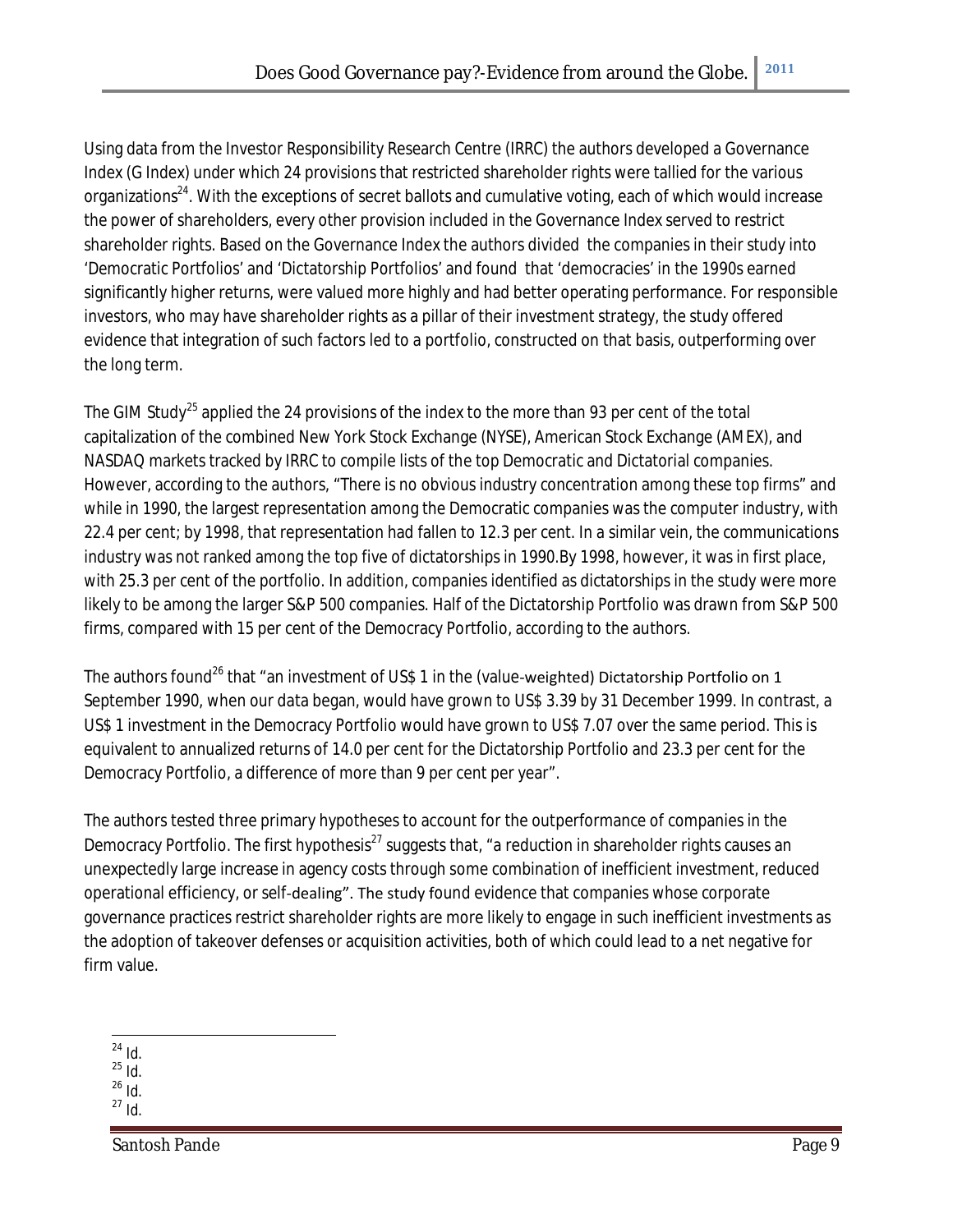The second hypothesis<sup>28</sup> tested by the authors, that governance provisions were established by managers who forecasted poor performance for their firms in the 1990s, looked for significant relationships between governance and insider‐trading by examining data collected from mandatory SEC insider‐trading filings. A robust relationship could not be distinguished, so the authors conclude that no support for the second hypothesis could be discerned by data on insider‐trading.

The third hypothesis<sup>29</sup> suggested that, "Governance provisions do not cause higher agency costs, but their presence is correlated with other characteristics that earned abnormal returns in the 1990s". As an example of an omitted variable that could contribute to the results of their analysis, the authors offered the concept of corporate culture, by which "management behavior would be constrained by cultural norms within the firm". In such a case, corporate governance would be a symptom, not a cause, and the results of the study could be explained by investors mispricing corporate culture. However, the authors concluded that omitted variables could have contributed only a fraction of benchmark abnormal returns.

The authors concluded their study<sup>30</sup> with the finding "that corporate governance is strongly correlated with stock returns during the 1990s", and an investment strategy of purchasing shares in companies with strong shareholder rights earned abnormal returns of 8.5 per cent per year. Given that shareholder rights are a pillar of the environmental, social and governance (ESG) factors that are a key consideration in the investment strategies of responsible investors, the study provided first empirical support for the assertion that such strategies lead to portfolio outperformance over the long term.

## **EXTENSIONS OF THE GIM STUDY AND SOME ALTERNATIVE POINTS OF VIEW.**

There have been many extensions of the GIM Study of which two are quite notable.

The first study,<sup>31</sup> undertaken by Lucian Bebchuk, Alma Cohen, and Allen Ferrel, of Harvard University (BCF Study), investigated the relative importance of the 24 provisions included in the G Index<sup>32</sup> and postulated that there was no a priori reason to expect that all the 24 provisions contributed to the documented correlation between the G Index and Tobin's Q, as well as stock returns in the 1990s. According to them some provisions might have little relevance and some provisions might be positively correlated with firm value; while among those provisions that are negatively correlated with firm value or stock returns, some might be more so than others.

 $\overline{a}$  $^{28}$  Id.

 $29$  Id.

 $30$   $\overline{1}$ d.

<sup>&</sup>lt;sup>31</sup> Lucian Bebchuk, Alma Cohen, and Allen Ferrel ; What Matters in Corporate Governance? -downloaded from http://papers.ssrn.com/sol3/papers.cfm?abstract\_id=1331874

<sup>32</sup> G Index is a summary measure of corporate governance based on 24 governance factors provided by Investor Responsibility Research Center and developed by Gompers, Ishii and Metrick (GIM Study).refer supra. Note 23.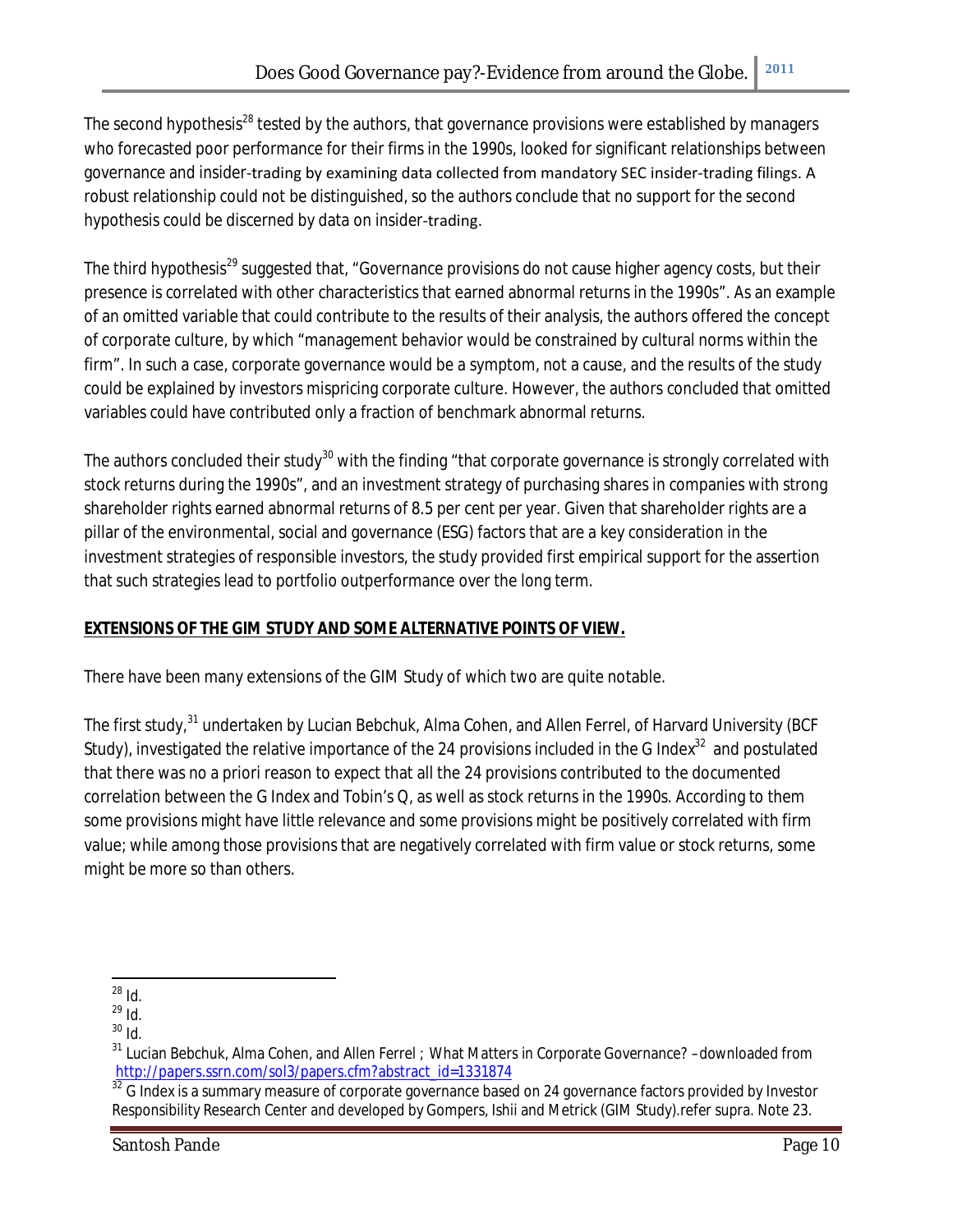Bebchuk et al hypothesized $^{\rm 33}$  that only six provisions among the 24 provisions played a significant role in driving the correlation between G Index and firm valuation; these six provisions were identified based on their interviews with leading M& A practitioners and their own analysis of the various provisions (among the IRRC provisions) that have systematically drawn substantial opposition from institutional investors voting on shareholder resolutions. Of the six provisions, four set constitutional limits on shareholder voting power, which is the primary power that shareholders have. These four arrangements—staggered boards, limits to shareholder amendments of the bylaws, supermajority requirements for mergers, and supermajority requirements for charter amendments—limited the extent to which a majority of shareholders can impose their will on management. Two other provisions are the most well-known and salient measures taken in preparation for a hostile offer: poison pills and golden parachute and put forward an entrenchment index based on these.

Using these six parameters Bebchuk et al constructed an Entrenchment Index (E Index) and studied the relationship between the E Index and the firm value and stock returns. Their detailed study was conducted over a fairly long period (1990-2002) and across companies for which there was information in one of the volumes published by the Investor Responsibility Research Center (IRRC). Given that in any given year of publication, the firms in the IRRC volume accounted for more than 90% of the total U.S. stock market capitalization; their study was quite comprehensive in its coverage.

Bebchuk et al found<sup>34</sup> that increases in the E Index level were monotonically associated with economically significant reductions in firm valuation as well as large negative abnormal returns during the 1990-2003 periods. The other eighteen provisions used in the GIM Study (which were not included in the E Index constructed in the BCM Study) were uncorrelated with either reduced firm valuation or negative abnormal returns.

To the extent that the eighteen provisions in the GIM index that are not in the E index represent "noise," Bebchuk et all suggested<sup>35</sup> that the Entrenchment Index developed by them, based on only six parameters, could be useful in providing a measure of corporate governance quality that is not affected by the "noise" created by the inclusion of extra eighteen parameters used in the creation of the G Index in the GIM study. Cautioning against the tendency of shareholder advisory firms putting forward indexes of good corporate governance based on a large number of provisions, and the pressure on firms to adjust their arrangements in ways that would improve their index scores, Bebchuk et al advised<sup>36</sup> against the "kitchen sink" approach of building ever-larger indexes of governance measures since, in any large set of governance provisions, many provisions are not likely to matter or are likely to be an endogenous product of others. In their view, as compared with a governance rating scheme based on including only the key provisions that matter, a governance rating system based on a much larger set can push firms in directions that are likely to be counter-productive or at the least wasteful, and suggested that such indices would provide a noisier

Santosh Pande Page 11

 $\overline{a}$ <sup>33</sup> Supra.Note 31.

 $34$  Id.

 $35$   $\overline{1}$ d.

 $36$  Id.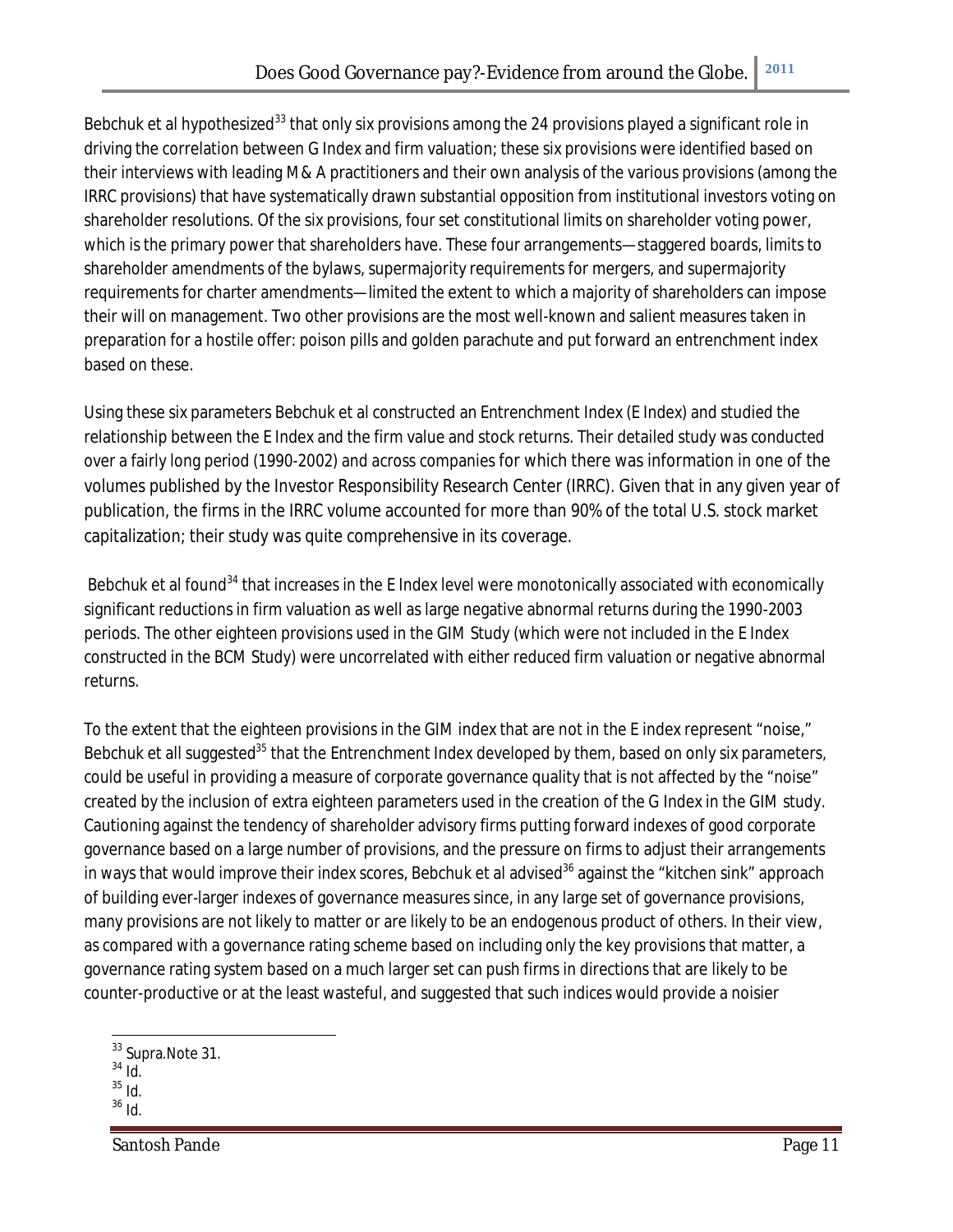measure of governance quality. Stating that," in this area, less can be more", Bebchuk et al advised $^{\rm 37}$ shareholders and their advisers to focus only on those corporate governance provisions that really matter for firm value.

A very different approach was taken by Lawrence D. Brown, and Marcus L. Caylor<sup>38</sup>, who, finding the approach of Gompers et al and Bebchuk et al very limiting, created a broader measure of corporate governance, called Gov-Score, based on 51 factors encompassing eight corporate governance categories: audit, board of directors, charter/bylaws, director education, executive and director compensation, ownership, progressive practices, and state of incorporation. This was based on a new dataset provided by Institutional Shareholder Services (ISS).

Using firm specific data for 2002, Brown and Caylor related Gov Score to operating performance, valuation, and shareholder payout for 2,327 US firms, and found that better-governed firms are relatively more profitable, more valuable, and paid out more cash to their shareholders. On examining which of the eight categories underlying Gov Score are most highly associated with firm performance, they found that good governance, as measured using executive and director compensation, is most highly associated with good performance and, in contrast, they found that that good governance as measured using charter/bylaws is most highly associated with *bad* performance.

Interestingly, Brown and Caylor found that the Gov-Score developed by them was better linked to firm performance than G Index<sup>39</sup>. They attributed this to the fact that the factors constituting the G Index are concentrated mostly in only one ISS category viz. charter/bylaws and since most of the factors in this category represented antitakeover measures, in their view the G-Index was effectively an index of antitakeover protection rather than a broad index of governance. On the other hand, since Brown and Caylor used all the eight ISS categories to create Gov-Score they claimed to have a broader and more comprehensive measure of governance.

A comprehensive review of the significant relation between market-to-book ratios of the firm and indices purporting to measure the quality of a firm's governance structure that was documented in the GIM study and the BCF study was carried out by Kenneth Lehn, Sukesh Patro and Mengxin Zhao $^{40}\!$ .

 $\overline{\phantom{a}}$  $37$  Id.

<sup>&</sup>lt;sup>38</sup> Lawrence D. Brown and Marcus L. Caylor; Corporate Governance and Firm Performance (December 2004) downloaded from

http://papers.ssrn.com/sol3/papers.cfm?abstract\_id=586423&http://www.google.co.in/url?sa=t&rct=j&q=corpor ate%20governance%20and%20firm%20performance&source=web&cd=1&sqi=2&ved=0CDYQFjAA&url=http%3A% 2F%2Fpapers.ssrn.com%2Fsol3%2FDelivery.cfm%3Fabstractid%3D586423&ei=hSL0TqvmH4qqrAf0rY0C&usg=AFQj **CNGXxB** 

<sup>&</sup>lt;sup>39</sup> Supra.Note 33.

<sup>&</sup>lt;sup>40</sup> Kenneth Lehn, Sukesh Patro, and Mengxin Zha; Governance Indexes and Valuation: Which causes Which?(April 2007) –downloaded from

http://papers.ssrn.com/sol3/papers.cfm?abstract\_id=810944&http://www.google.co.in/url?sa=t&rct=j&q=govern ance%20indexes%20and%20valuation%3A%20which%20causes%20which%3F\*&source=web&cd=1&ved=0CCEQFj AA&url=http%3A%2F%2Fpapers.ssrn.com%2Fsol3%2FDelivery.cfm%3Fab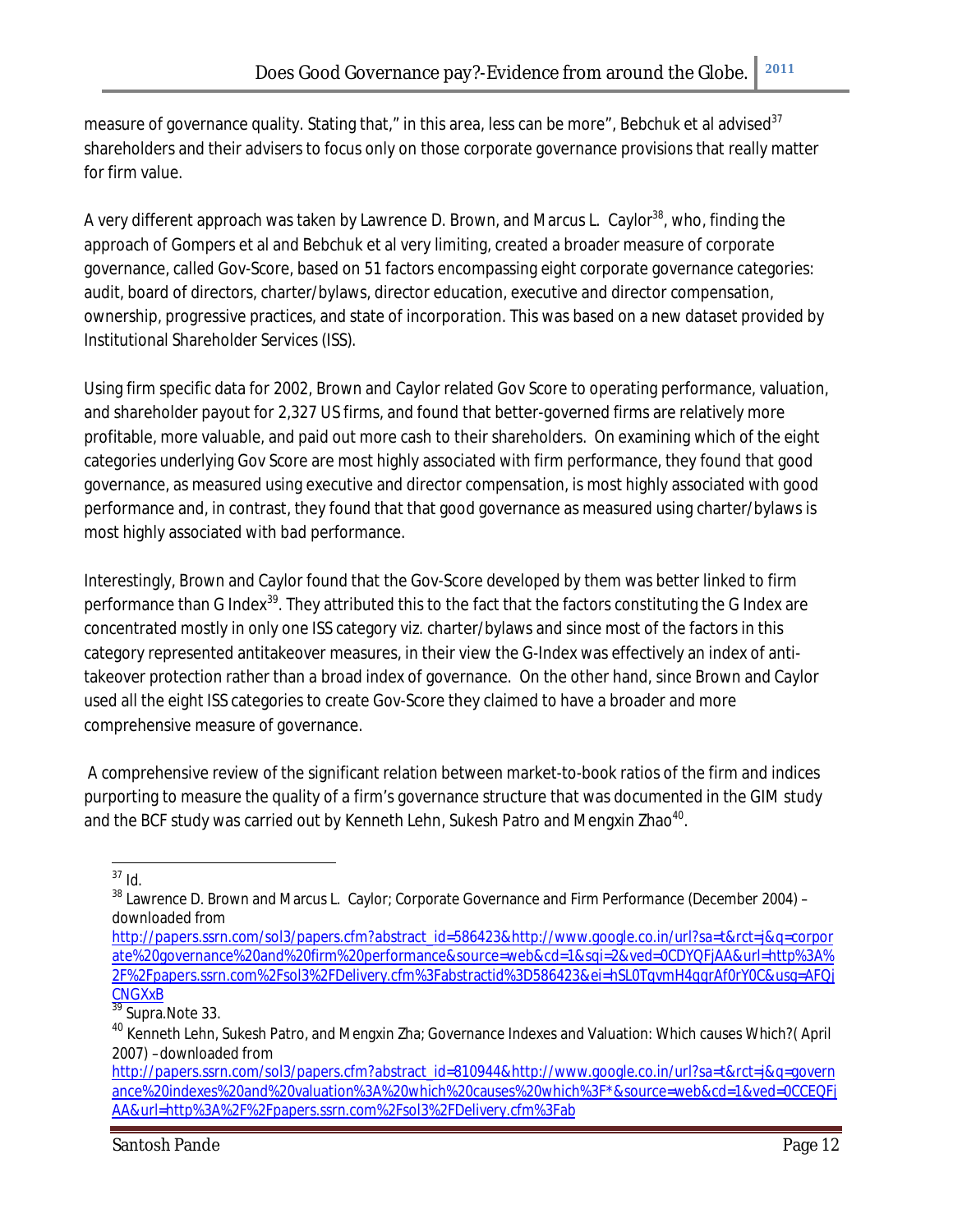While the results in the GIM study and the BCF study showed that a correlation existed between governance indices and valuation multiples, according to Lehn et al.<sup>41</sup> these studies do not establish whether causation runs from governance to valuation or vice versa. One explanation consistent with the results is that governance provisions, which supposedly entrench managers (e.g., poison pills, staggered boards), adversely affected firm value. However, an alternative explanation that causation ran in the opposite direction from valuation to governance could also be plausible for at least two reasons<sup>42</sup>. First, firms with low valuation multiples may be poorly managed, which makes the probability of an unsolicited bid higher than it is in the case of better performing firms. In response to this higher likelihood of a takeover bid, managers are likely to adopt provisions that comprise the governance indices, such as poison pills. Second, firms with high valuation multiples are likely to be high growth firms and insofar that high growth firms are less likely to become targets of unsolicited bids, these firms are less likely to adopt anti-takeover provisions. This also would result in an inverse relation between valuation multiples and the governance indices.

In their paper Lehn et al.<sup>43</sup> developed a test that attempted to distinguish between the two possible explanations for the observed relation between governance indices and firm value. The test was prompted by the observation that governance provisions, comprising the GIM and BCF indices, were either nonexistent or rarely used before 1986 and this provided an opportunity to test whether causation ran from the governance indices to valuation or vice versa. Using a large sample of firms covered by the IRRC, Lehn et al found a significant relation between market-to-book ratios during 1980-85 and the GIM and BCF indices during the 1990s. Further, after controlling for market-to-book ratios during 1980-1985, no significant relation was found between contemporaneous market-to-book ratios and governance indices during the 1990s. These results are consistent with the hypothesis that valuation multiples affect governance indices, not vice versa. They also examined the relation between the governance indices and the lagged and subsequent values of market-to-book ratios and found that the GIM and BCF indices were inversely related to lagged market-to book ratios but not to subsequent market-to-book ratios. These results were also consistent with the hypothesis that causation runs from valuation to governance. However, as pointed by the Lehn et al<sup>44</sup> their test cannot rule out the possibility that a third variable could affect both valuation multiples and governance indices, thereby creating a spurious relation between the two variables.

Another important empirical study was carried out by David Larcker, Scott Richardson, and Irem Tuna,<sup>45</sup> that examined the relation between a broad set of corporate governance factors and various measures of managerial behavior and organizational performance. Based on a sample of 2,126 US firms and using principal components analysis, Larcker et al distilled 13 governance factors from 38 structural measures of corporate governance (e.g., board characteristics, stock ownership, anti-takeover variables etc.).Thereafter in their empirical study they found that for a wide set of dependent variables (e.g., abnormal accruals,

 $43 \overline{1}$ d.

 $\overline{\phantom{a}}$  $41$  Id.

 $42$   $\overline{1}$ d.

 $44$  Id.

<sup>&</sup>lt;sup>45</sup> David Larcker, Scott Richardson, and Irem Tuna; How Important is Corporate Governance? (May 2005) – downloaded from http://papers.ssrn.com/sol3/papers.cfm?abstract\_id=595821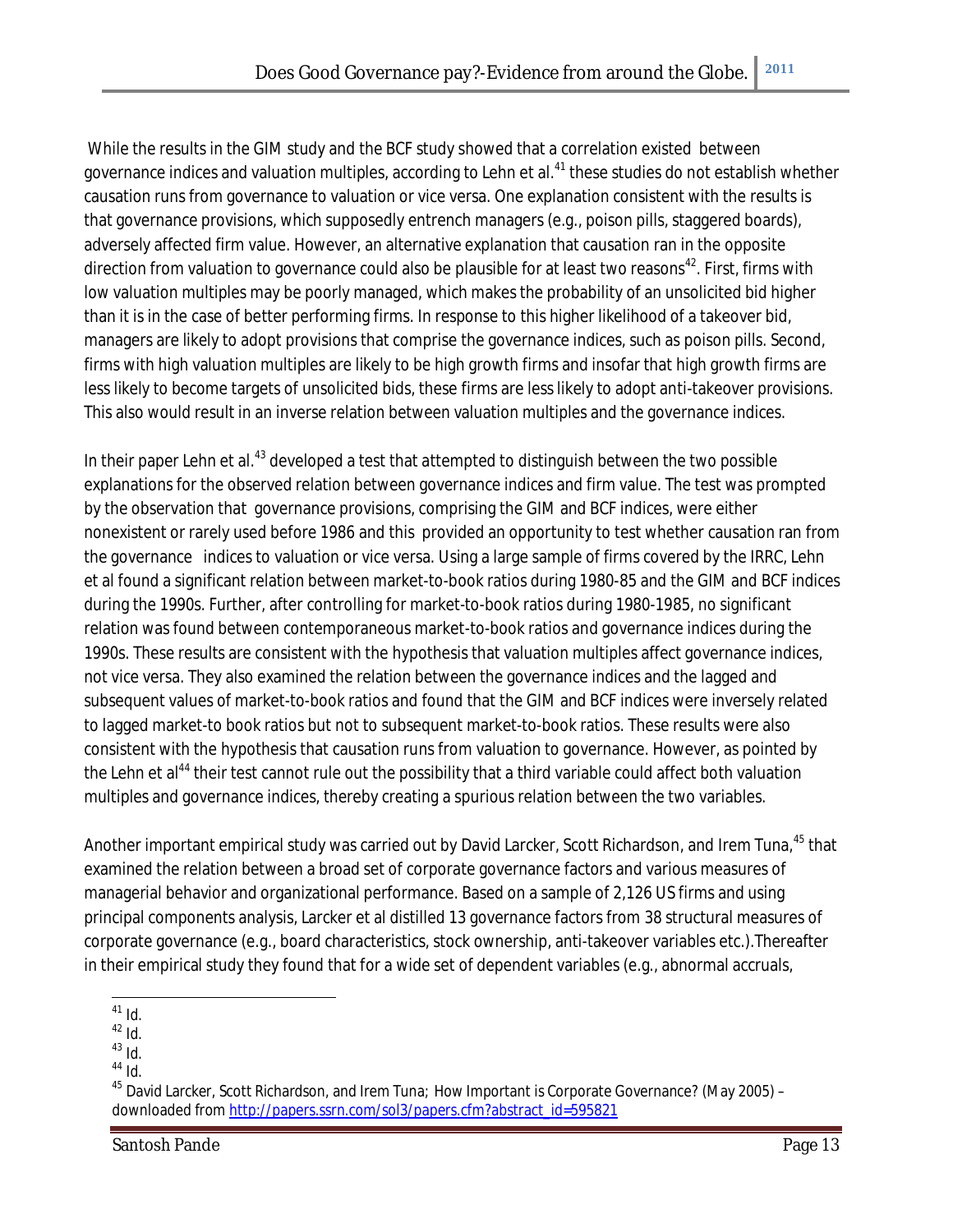excessive CEO compensation, debt ratings, analyst recommendations, Tobin's Q and over-investment) the 13 governance factors, on average, explained only 1% to 5.5% of the cross-sectional variation using standard OLS multiple regression techniques and 1.4% to 9.1% of the variation using exploratory recursive partitioning techniques.

The results of Larcker et al suggested<sup>46</sup> that the typical structural indicators of corporate governance used in academic research and institutional rating services have very limited ability to explain managerial behavior and organizational performance.

However, a very different conclusion was arrived at by Carol Padgett & Amama Shabbir<sup>47</sup> who investigated the relation between a detailed index of non-compliance with the UK corporate governance code ( based on an index of what authors considered to be the "spirit" of compliance rather than "formal" compliance as used in other studies) and firm performance for a panel of FTSE 350 companies from 2000 to 2003 and found an inverse relation between the Index and total shareholder returns (TSR) which implied that the more compliant firms enjoy higher TSR in our sample. They also found the Index to be exogenous, implying that causality ran from the Index to performance.

The results from the empirical evidence in studies carried out in the US and Europe have been mixed.

#### **EMPIRICAL STUDIES IN INDIA AND EMERGING MARKETS**

The most comprehensive empirical study on establishing the link between corporate governance and corporate performance was carried out by N. Balasubramanian, Bernard Black, and Vikramaditya Khanna<sup>48</sup> who studied the effect of corporate governance on the market value of firms in India. Their study was based on a 2006 survey conducted across 506 Indian public firms and included a mix of large and medium firms in the Bombay Stock Exchange indices and outside of it.

To quantify corporate governance, Balasubramanian et al constructed an "Indian Corporate Governance Index" (ICGI), comprising 49 attributes normally identified with good governance<sup>49</sup>. These attributes were grouped into five categories to provide sub-indices for;

- Board Structure (with sub-indices for board independence and board committees).
- Disclosure (with sub-indices for disclosure substance and for auditor independence).
- Related Party Transactions (with sub-indices for volume of RPTs and approval procedures).
- Shareholder Rights.
- Board Procedure (with sub-indices for overall procedure and for audit committee procedure).

 $\overline{\phantom{a}}$  $^{46}$  Id.

<sup>&</sup>lt;sup>47</sup> Carol Padgett & Amama Shabbi; The UK Code of Corporate Governance: Link between Compliance and Firm Performance ;( 2005) downloaded from www.som.cranfield.ac.uk/som/research/researchpapers.asp.

<sup>48</sup> Balasubramanian, N., Black, Bernard S., and Khanna, Vikramaidtya,; Firm Level Corporate Governance in Emerging Markets – A case study of India –( March 2008) –downloaded from htpp://ssrn.com/abstract=995650.  $49$  Id.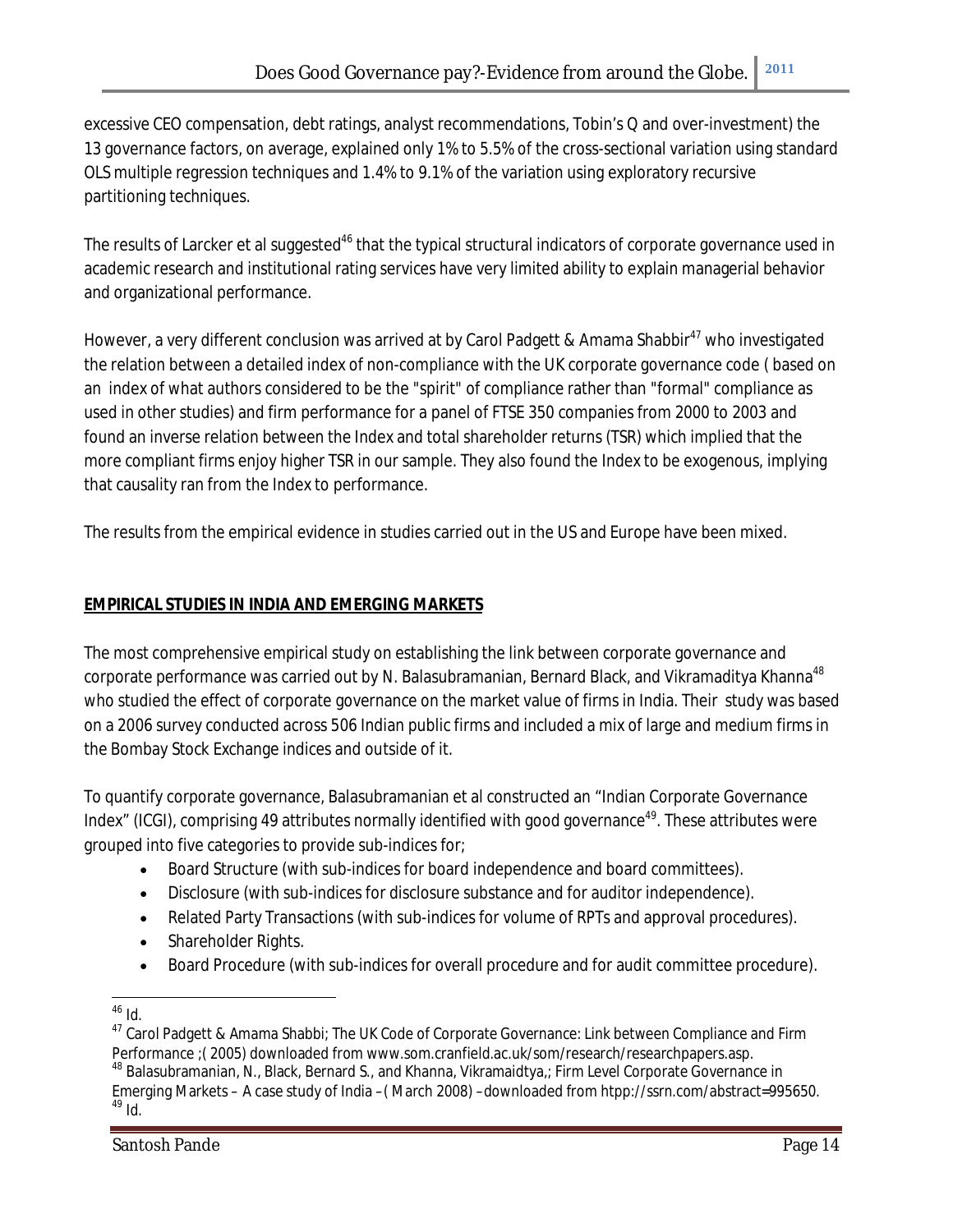Using data from the survey that measured the market value of the firm (based on the firm's Tobin Q value) and its IGCI index, the market value of the firm was regressed against its ICGI and different control variables. Overall, the study found a positive and statistically significant association between their India Corporate Governance Index (IGCI) and corporate performance<sup>50</sup>. This was consistent with findings in prior countryspecific and cross-country studies. This association was found to be more significant for more profitable companies and those with greater growth opportunities. While a sub index for shareholder rights was found to be individually marginally significant, sub indices for board structure, disclosure, board procedure, and related party transactions were found to be not significant. According to Balasubramanian et al while the non-significant results for board structure was in contrast to recent studies elsewhere, the results seemed to suggest that India's legal requirements were sufficiently strict so that over compliance did not produce valuation gains.

Furthermore, while shareholder rights were found to have a significant association with firm value, the relationship between the sub-indices for board structure, disclosure, board procedure, and related party transactions and firm value were found to be not statistically significant.

Another major empirical study in India was carried out by Mohanty, Pitbas<sup>51</sup> who, using nineteen measures of corporate governance developed a corporate governance index that he regressed on financial performance measures for a firm like Tobin's Q and industry-adjusted excess stock returns. Based on analysis of data across 113 companies Mohanty found that the corporate governance index was positively associated with these two performance measures

Using only balance sheet information from 4 selected sectors of the Indian industry, Mukherjee & Ghosh<sup>52</sup> analyzed the efficacy of Corporate Governance. Their findings, by and large, painted a disappointing picture with the overall conclusion that Corporate Governance was still in a very nascent stage in the Indian industry. The authors found that decision and policy making was still taken mostly as a routine matter and among the institutional investors also it seemed that the foreign institutional investors are the most consistent in stock picking whereas the performance of the domestic institutional investors was sporadic and volatile, at best. They also found serious shortcoming on the part of the capital market in not being able to enforce better governance on the part of the directors or performance on the part of the managers.

A study carried out by Durga Prasad Samontaray,<sup>53</sup> examined the impact of Corporate Governance on the Stock Prices of the Nifty 50 Broad Index Listed Companies in India by collecting data for the financial year 2007-08 relating to variables like share price, ROCE, EPS, D/E Ratio, P/E Ratio and a Corporate Governance

 $\overline{a}$  $^{50}$  Id.

<sup>&</sup>lt;sup>51</sup> Pitbas Mohanty; Institutional Investors and Corporate Governance in India -downloaded from http://www.nseindia.com/content/research/Paper42.pdf

<sup>&</sup>lt;sup>52</sup> Mukherjee, Dignata and Ghosh, Tejomay, (2004); An Analysis of Corporate Performance & Governance in India :Study of some Selected Industries, Discussion Paper 04-19, Indian Statistical Institute, New Delhi.

<sup>53</sup> Durga Prasad Samontaray; Impact of Corporate Governance on the Stock Prices of the Nifty 50 Broad Index Listed Companies (2010) –downloaded from http://www.eurojournals.com/IRJFE\_41\_01.pdf.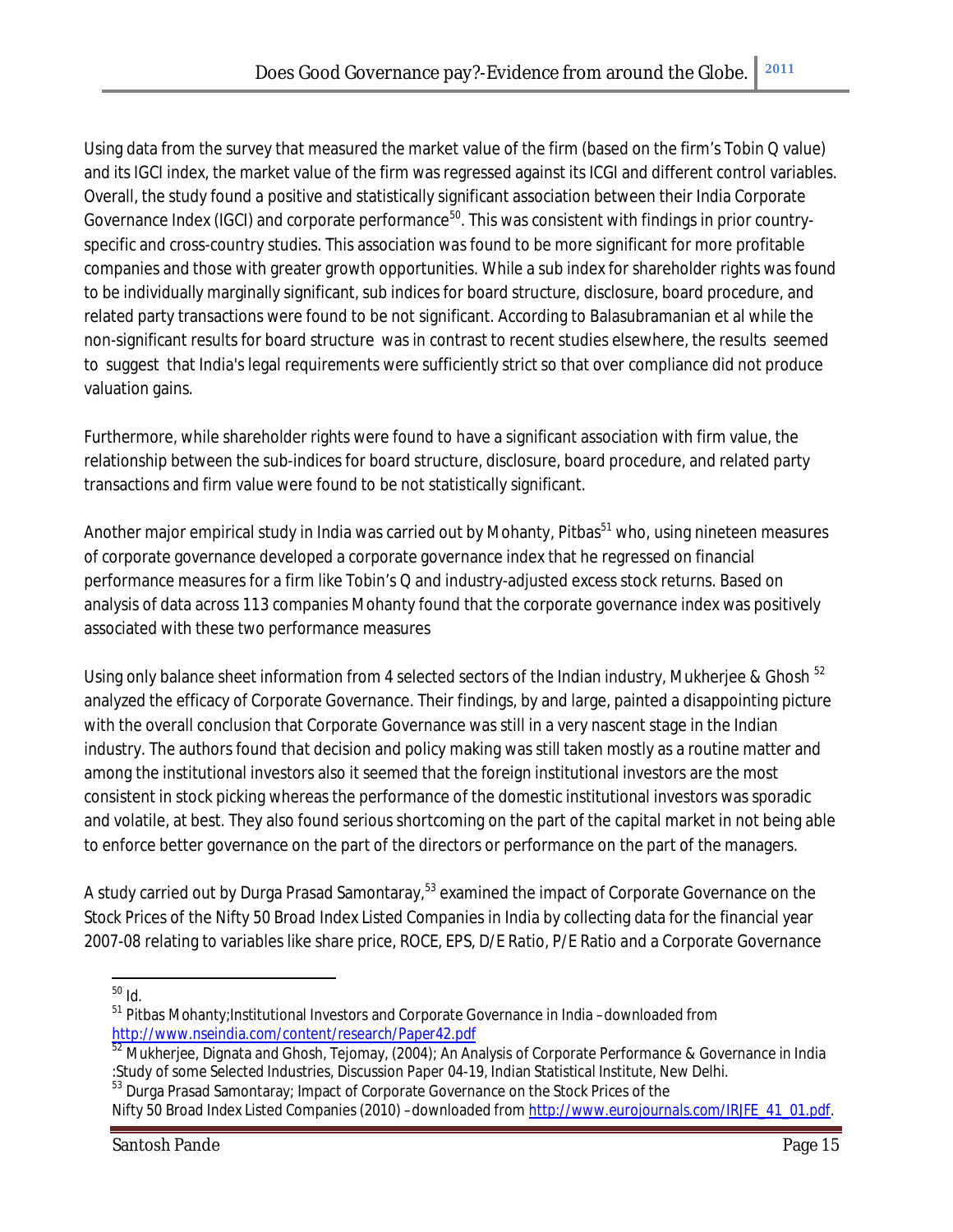Score based upon parameters identified in the Narayana Murthy Committee report on Corporate Governance<sup>54</sup>. A cross-sectional regression analysis of the data demonstrated significant relationship between share price (dependent variable) and corporate governance as well as other independent variables like EPS, Sales and Net Fixed Assets.

A 2009 study carried out by Standard & Poor's<sup>55</sup> examined CG practices and their impact on the firm level performance of Indian companies using the CG score obtained from the S&P ESG India Index as a proxy for firm level governance quality. The results showed a positive and significant relationship between CG score and the firm level performance after controlling for a number of firm specific and time-specific factors and better governed firms not only command a higher market valuation, but they are less leveraged and had higher interest coverage ratios. Furthermore, they provide a higher return on net worth and capital employed, and additionally, their profit margins were relatively more stable. Finally, their Price- Earnings Ratio (P/E) and yield, the return earned by the shareholders by way of dividend, was also higher in comparison to the firms whose CG score is lower.

Empirical studies in other Emerging Markets have also found different "good" governance measures to be positively correlated with firm performance, while assuming governance measures to be exogenous. Such results have been reported from studies carried out in Hongkong<sup>56</sup>, Pakistan<sup>57</sup>, Taiwan<sup>58</sup>, Thailand<sup>59</sup> and Brazil<sup>60</sup>. Based on such results it could be argued that changing a firm's governance characteristics, according to what has been suggested as "better" governance, will cause the firm's performance to improve.

However, when Chidambaran, Palia, and Zheng<sup>61</sup> examined this causality argument by looking at changes in corporate governance and subsequent changes in firm performance, they found no significant performance differences between the firms with "good" changes in governance and the firms with "bad" changes in

 $\overline{\phantom{a}}$ <sup>54</sup> The parameters included financial reporting, risk management, future strategy, recent changes, corporate social responsibility, awards and recognitions.

<sup>55</sup> Corporate Governance and Market Value: *Preliminary Evidence from Indian Companies*; (September 2009) – downloaded from

https://docs.google.com/viewer?a=v&q=cache:Oz02qJHCOQ4J:www2.standardandpoors.com/spf/pdf/index/CG\_a nd\_Market\_Value.pdf+Corporate+Governance+and+Market+Value:+Preliminary+Evidence+from+Indian+Compani es&hl=en&gl=in&pid=bl&srcid=ADGEESiGqzp3Tr0k\_VMgYM52dVDcH0q6JL1VmHTjL.

<sup>&</sup>lt;sup>56</sup> Adrian C.H. Lei and Frank M. Song; Corporate Governance and Firm Valuations: Evidence from Hong Kong (December 2004) –downloaded from http://www.ccfr.org.cn/cicf2005/paper/20050131120518.PDF.

<sup>&</sup>lt;sup>57</sup> Attiva Y. Javid & Robina Iqbal; Does Corporate Governance affect a Firm's Performance? A case study of Pakistan (2008) –downloaded from.

http://nbs.nust.edu.pk/Centofexcel/Business%20and%20Economics/Archieves/2008vol1no1/Ch%202.pdf.

<sup>&</sup>lt;sup>58</sup>Ming-Cheng Wu, Hsin-Chiang Lin, I-Cheng Lin and Chun-Feng Lai; The Effects of Corporate Governance on Firm Performance-downloaded from http://120.107.180.177/1832/9901/099-2-06p.pdf.

<sup>59</sup> Roy Kouwenberg; Better Governance = Better Performance? –downloaded from http://www.set.or.th/en/regulations/cg/files/CG\_Excec\_Sum\_v3\_DrRoy.pdf.

<sup>60</sup> Ricardo P. C. Leal and André L. Carvalhal-da-Silva; Corporate Governance and Value in Brazil (and in Chile);(May 2005) – downloaded from http://papers.ssrn.com/sol3/papers.cfm?abstract\_id=726261.

<sup>61</sup> N. K. Chidambaran, Darius Palia and Yudan Zheng; Does "Better" Corporate Governance Cause Better Firm Performance?(February 2006) – downloaded from http://w4.stern.nyu.edu/emplibrary/ACFzOSME3.pdf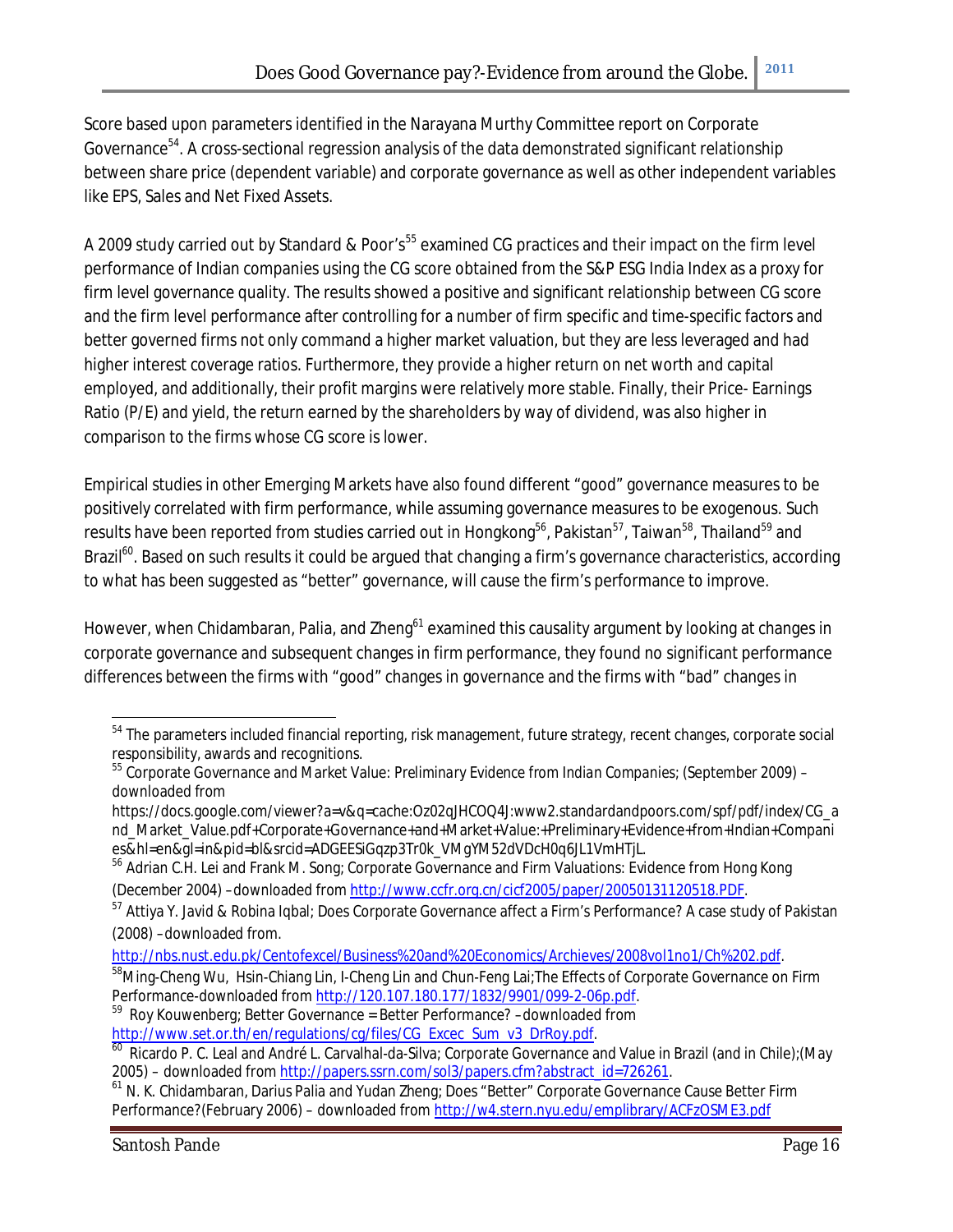governance. In addition, more than half of the firms with "good" changes in governance had negative subsequent industry-adjusted performance. Their results represent strong evidence against the argument that "better" governance, as defined in the literature, can cause performance to improve and also suggest that firms choose their governance endogenously and are in equilibrium.

#### **THREE KEY ISSUES IN GOVERNANCE RESEARCH**

Despite the intuitive appeal of the proposition that 'Good Governance (of the Firm) would lead to Good Performance (by the Firm)' conclusive evidence linking good governance to good performance has been lacking and the results obtained from empirical research, to date, have been mixed. Yet, country after country has gone in for governance reforms including introducing 'model' codes for good governance in the belief that good governance would lead to good performance.

Given the mixed results from the various empirical studies, an obvious question that arises is how sound is the basis of the worldwide movement towards good governance and whether it is based on a thorough and proper understanding of the underlying factors that impact governance and a complete understanding of how governance affects performance? More importantly the question that begs an answer is whether, the changes being made to existing laws/new legislation being introduced in various countries ostensibly to promote good governance, based on a proper understanding of the interplay between the various factors or are the changes only reflective of the subjective views of a powerful minority who are pushing for governance reforms. In case the changes are not based on ground realities-the results from governance changes are likely to fall short of the expectations from the policy changes.

To be able to better understand the issues that underlie the above questions, it is worthwhile to understand the three significant challenges that are faced by researchers in governance research as that would help to better understand the limitations of previous research and also give a better handle on the interpretation of the results that have been obtained through previous research. These are;

- The challenge of defining and measuring governance in a manner that it captures its essence.
- The challenge in establishing a universal standard of good governance. Is it indeed possible to have such a standard; can a policy of 'one size fits all' be applied to corporate governance research?
- The challenge of establishing causality from empirical data; have researchers who have inferred causality between corporate governance and corporate performance drawn conclusions which are beyond the empirical evidence and, conversely, how do we evolve a more comprehensive model to understand the corporate governance process and its interplay with corporate performance.

Many traditional studies on establishing what 'good' Governance are based on assessing compliances with the Corporate Governance Code and equate a high compliance with the Code as 'good' Governance. However, the fact that measuring governance at times requires the use of soft data and there cannot always be an objective measure of 'good' Governance points out to the potential pitfall in using a 'tick-in-the box'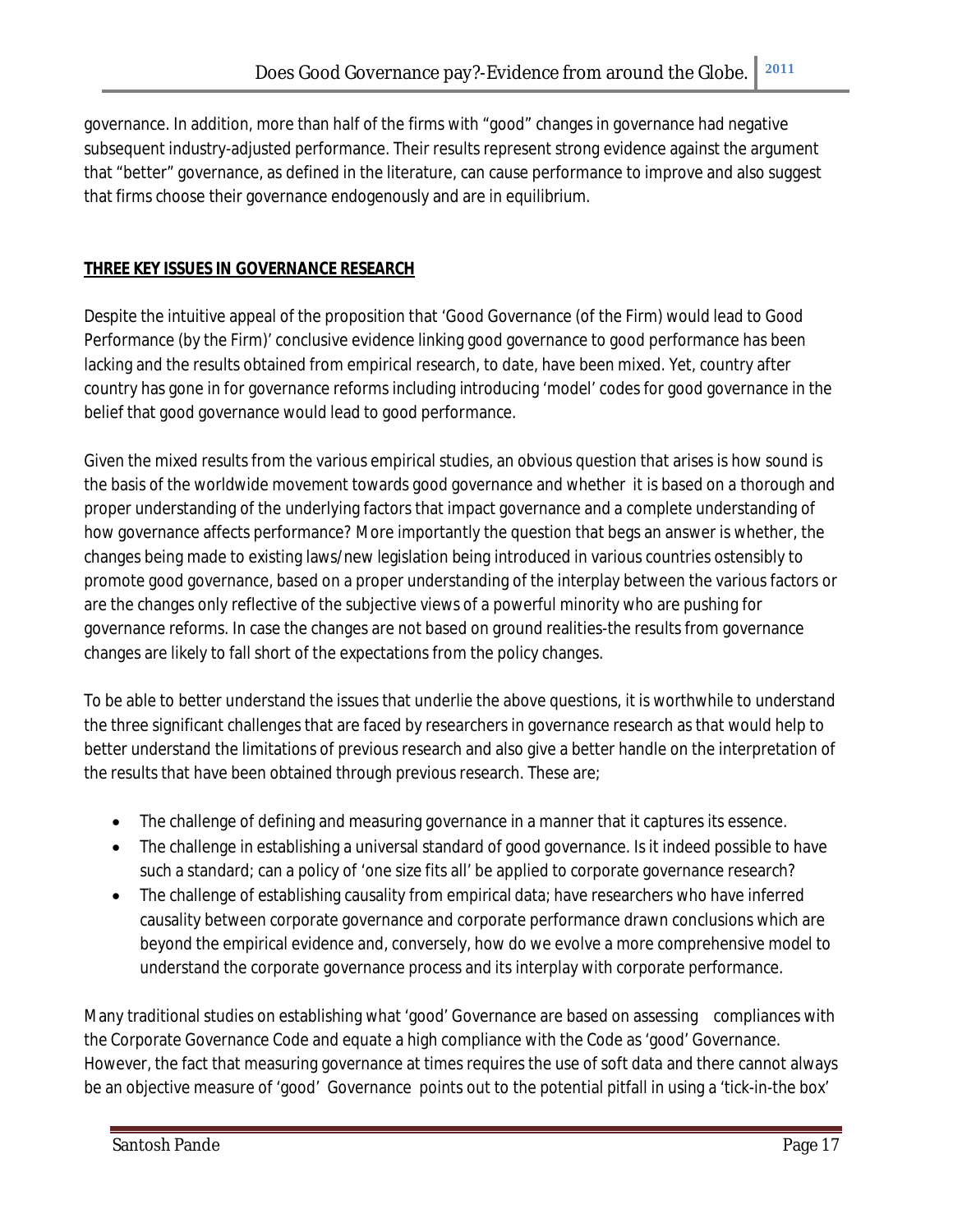approach, that is based on treating the adherence to a written Corporate Governance code as an indicator of 'good' Governance.

For instance, a listed Company in India can comply with all the requirements of Clause 49 (which prescribes the Corporate Governance requirements for Listed Companies) while at the same time it can be very "poorly" governed and blatantly violate the rights of the minority shareholders. Even though the organization may hold the stipulated meetings of the Board, set up all the required Sub Committees of the Board and do all other acts that show a high degree of compliance with the desired Governance Code, what actually defines good governance in organizations are the 'touch and feel' factors such as the quality of the discussions at the Board level, the independence exhibited by the Directors and how the Board handles the difference of views and opinions at Board meetings. Not only are these factors very difficult to observe and measure, they are invariably never captured by an external researcher who usually would depend on the formal record of the filings on corporate governance made by the organization (usually self reported or, at best, certified by the firm's auditor) while making an assessment of the quality of Corporate Governance in the Firm.

As an example, conventional literature and practice has emphasized on the structure and functioning of the Board of Directors as an answer to the issues relating to of 'good' governance. In fact a substantial portion of the Kumar Mangalam Birla Committee Report<sup>62</sup> is devoted to explain the importance of board and the different committees in the Corporate Governance system of a company. While one can look at the composition of the board of a company to see if the board has been constructed as per the guidelines of SEBI committee and thereby comment on the governance structure of the Company, Varma <sup>63</sup> and Dalal<sup>64</sup> have shown that, in many cases, the members of the Board do not play the role that they are supposed to play. Based on anecdotal evidence it is clear that the mere existence of board committees, by themselves, does not guarantee good governance systems in a company.

While some researchers have followed the 'input approach' in defining governance based on board structure, processes, shareholder rights, redressal mechanisms etc another set of researchers have followed and 'output approach'<sup>65</sup> in defining governance which is based on the principle that if a company has got a

492e7e1a86f2&base=sub\_sections\_content&f&t=What's+governance+got+to+do+with+it%3F>.

 $\overline{\phantom{a}}$ <sup>62</sup> The Securities and Exchange Board of India (SEBI) appointed a Committee on Corporate Governance in May 1999 under the Chairmanship of Kumar Mangalam Birla, member SEBI Board and a leading Indian industrialist, to promote and raise the standards of Corporate Governance; the report of the Committee can be downloaded from http://www.nfcgindia.org/pdf/KumarMangalamb\_report.pdf

<sup>63</sup> Varma, Jayanth Rama, (1997); Corporate Governance in India: Disciplining the Dominant Shareholder, IIMB Management Review Dec 1997, 9(4), 5-18 available at <http://www.iimahd.ernet.in/~jrvarma/papers/iimbr9-4.pdf.

 $\frac{64}{100}$  Among others, business journalist Sucheta Dalal (Dalal) has written extensively on the well known fallout between the Ambani brothers which exposed the weakness of Corporate Governance in one of India's largest companies – Reliance Industries Ltd. Refer to her post on *'* Is Reliance rewriting rules of Corporate Governance' available at <http://www.suchetadalal.com/?id=5b03611d-4726-ba29-

<sup>492</sup>e7e5c217f&base=sub\_sections\_content&f&t=Is+Reliance+rewriting+rules+of+corp+governance> and *"What's Governance to do with it'* available at < http://www.suchetadalal.com/?id=69df756f-5f5c-d212-

Bal, Black & Khanna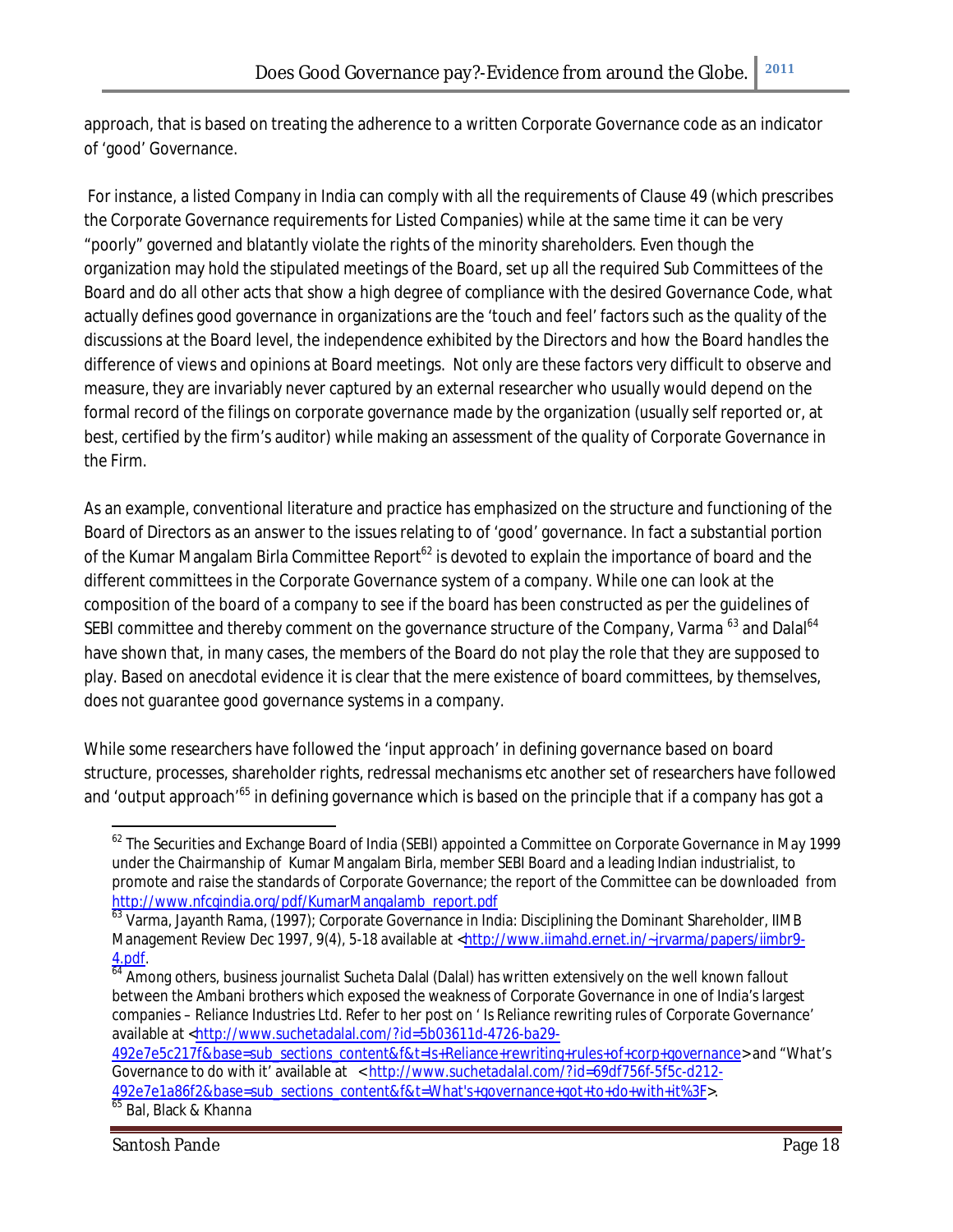good governance system then it must get reflected in certain outcome, so a possible way to comment on the governance system of a company is by looking at what should be expected to be the outcome of good governance system. This approach is based on the argument that if the processes are in order, then we must observe certain desirable outcome. If, on the other hand, these outcomes are not present, then the existence of a mere process does not amount to anything. Thus, for example, the mere existence of an audit committee does not imply that all the accounts are in order. However, if it is observed that the accounts are in order (or at least we do not find any evidence to the contrary) then we can be reasonably assured that the company has got good governance practices.

However, irrespective of whether researchers have used the 'input approach' or the 'output approach' in defining and measuring corporate governance the fact is that there is no unanimity between researchers in agreeing to a common set of parameters to define and measure governance. Bebchuk et al<sup>66</sup> reduced the 24 factors, identified by Gompers et al<sup>67</sup> for defining their measure of governance, to only 8 factors which they used in defining their measure of governance as they felt that with a narrower set of parameters the measure would be more precise. On the other hand Brown and Naylor<sup>68</sup> believed that both Gompers et al and Bebchuk et al's construct of the governance index was very restrictive and governance could only be measured only by a broad based index and constructed one which was based on as many as 51 factors. Clearly there is considerable divergence of views between researchers' on how to define and set up a measurable index that would capture the essence of governance.

The lack of a common understanding in defining the parameters that constitute governance becomes even more pronounced when we start looking at some of the more popular governance indices which are used by governance rating agencies.

While the full details of such indices are not available as such details are proprietary information, some details are available in the public domain. Institutional Shareholder Services (ISS) is the leader in providing governance services and its flagship rating product Corporate Governance Quotient (CGQ) covers approximately 7500 companies and is based on approximately 65 criteria for U.S. companies and 55 criteria for non-U.S. companies<sup>69</sup>. The variables that ISS uses to analyze companies fall under four general governance areas: board, compensation, anti-takeover, and audit and ISS has weighted the variables of each category according to their importance to governance so that the variables under the "board" category make up 40% of the CGQ score, and the variables under the "compensation," "anti-takeover," and "audit" categories make up 30%, 20%, and 10% of the CGQ, respectively

 $\overline{\phantom{a}}$ <sup>66</sup> Supra. Note 31.

<sup>67</sup> Supra.Note 22.

<sup>68</sup> Supra.Note 40.

<sup>69</sup> Paul Rose."The Corporate Governance Industry";( 2006) downloaded from:

http://works.bepress.com/paul\_rose/2 argues that potential conflicts of interest within some governance firms cast doubt on the reliability of their proxy advice and governance ratings. Additionally, he suggests that governance firms may be overstepping their expertise in proxy voting decisions and in governance rating, in part, because of their reliance on "good governance metrics" for which there is little evidentiary support.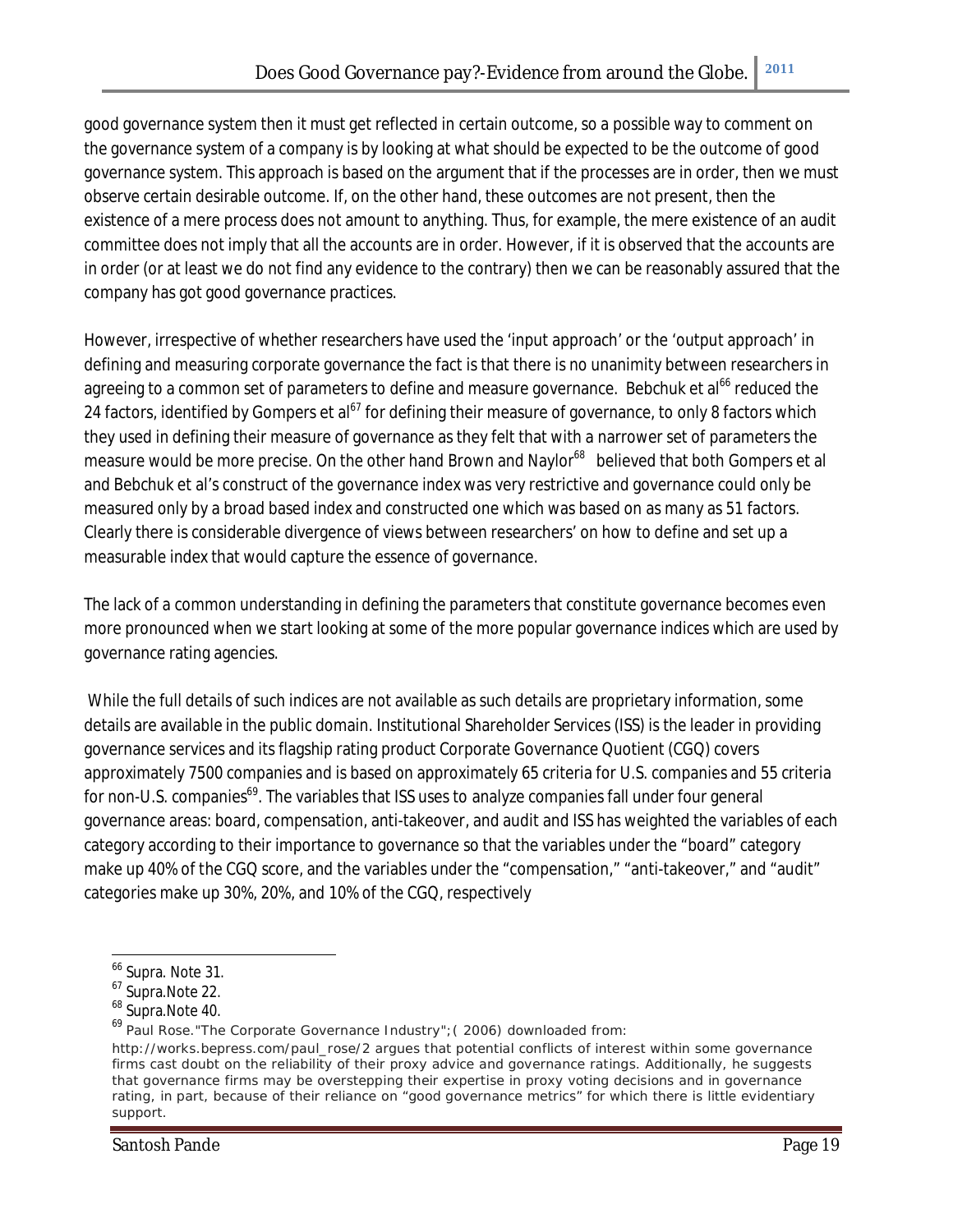Similarly, Governance Metrics International (GMI) provides corporate governance ratings and reports on nearly 4000 companies in the United States and abroad<sup>70</sup>. GMI uses as many as 500 data points in assessing a company's corporate governance. The result of the GMI analysis is a GMI rating report, which includes a summary of the company's overall governance score, as well as a discussion and individual score for each of six governance broad categories: board accountability, corporate social responsibility, executive compensation, financial disclosure and internal controls, takeover controls and ownership base, and shareholder rights. Like ISS, GMI has produced a set of variables that are structured so that they can only produce "yes," "no," or "not disclosed" answers, which GMI believes eliminates "a large degree of subjectivity."<sup>71</sup>

Another major corporate governance analysis firm, the Corporate Library, founded by former ISS executives, follows a slightly different approach that is less quantitative and more qualitative than ISS' or GMI's analyses<sup>72</sup>. While the Corporate Library does produce some numeric ratings based on the adherence of a company to a set of enumerated "best practices" (which are based primarily on the OECD's model), the company also notes in its analysis that the "one size- fits-all aspects of the best practices compliance approach [is] limited at best." <sup>73</sup>As a result, the Corporate Library does not use the best practices benchmark as a component of its analysis of the board's effectiveness; indeed, the Corporate Library notes that it has "assigned very low Board Effectiveness Ratings to a number of boards that rate quite well on best practices compliance. Such was the case with the disastrous Enron board, for example, the clearest possible confirmation of the notion that best practice compliance alone is simply not enough".<sup>74</sup>

In addition to the first major challenge in governance research viz. a lack of common definition of governance, the second major challenge is the search for a universal standard of governance towards which all firms are expected to strive towards. In recent years, financial economists and commercial providers of governance services have created measures of corporate governance quality that collapse into one number (a governance rating or index) the multiple dimensions of a company's governance, measures which the commercial providers market to institutional investors as aids for portfolio and proxy voting decisions. Given this approach, the question arises whether a uniform standard of governance does exist at all or is the governance framework very contextual to a specific firm and whether governance is best implemented in a flexible framework that allows for differences in firm characteristics and is not based on a rigid 'one size fits all' framework that can be blindly applied across all firms.

Lucian A. Bebchuk & Assaf Hamdani<sup>75</sup> have pointed out that despite researchers and shareholder advisers having devoted much attention to developing metrics for assessing the governance of public companies around the world, such efforts have suffered from a basic shortcoming as these efforts have failed to take

- $72 \overline{10}$ .
- $73$  Id.
- $74$  Id.

 $\overline{a}$  $10$ <sup>70</sup> Id.

 $^{71}$  Id.

<sup>&</sup>lt;sup>75</sup> Lucian A. Bebchuk & Assaf Hamdani; The Elusive Quest for Global Governance Standards;( 2009) - downloaded from http://papers.ssrn.com/sol3/papers.cfm?abstract\_id=1374331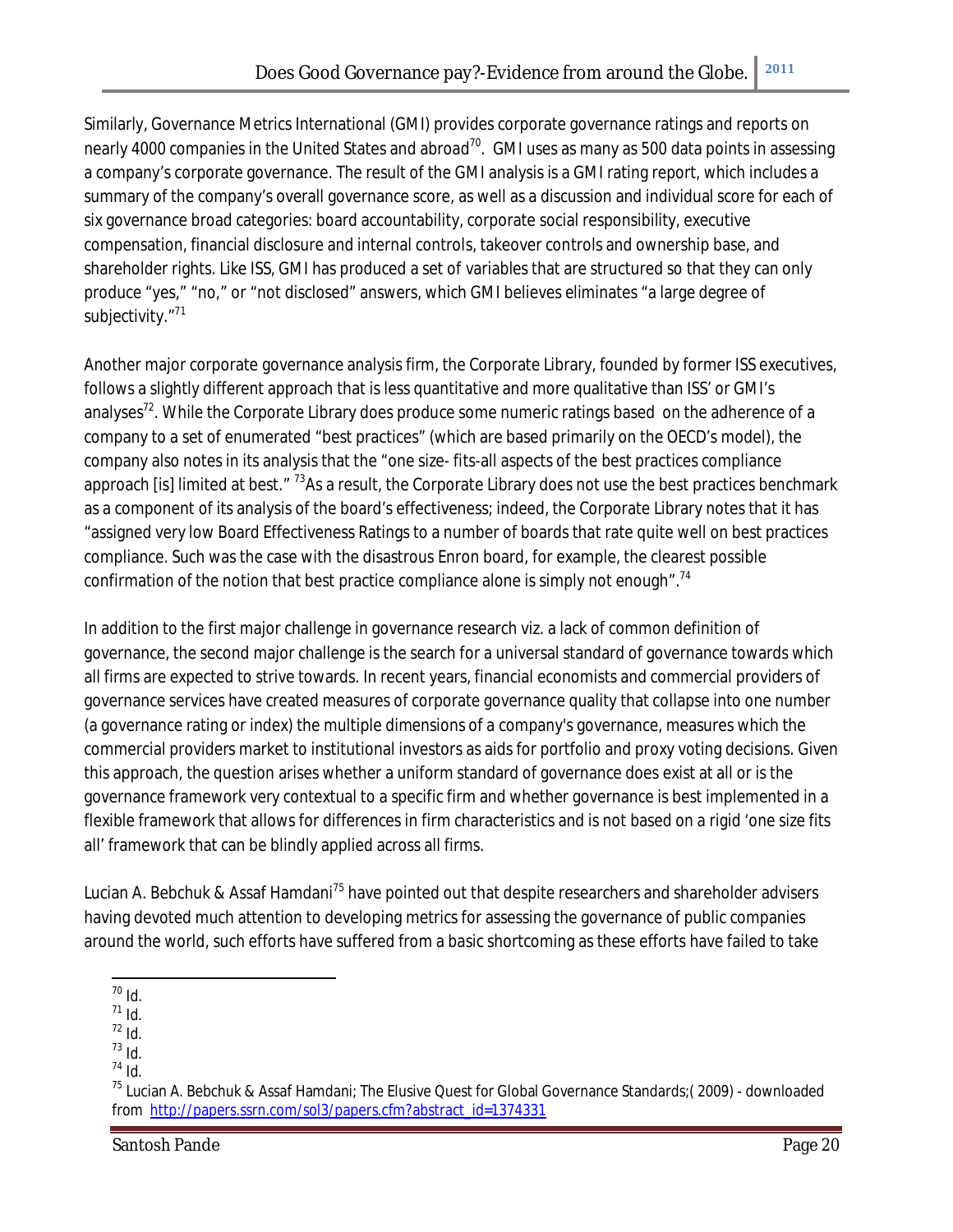into the differences that exists between companies with controlling shareholders and companies without controlling shareholders. Based on the fact that the impact of many key governance arrangements are considerably dependant on companies' ownership structure, Bebchuk and Hamdani<sup>76</sup> suggest that measures that protect outside investors in a company without a controlling shareholder (NCS) are often irrelevant or even harmful when it comes to investor protection in companies with a controlling shareholder(CS), and vice versa, . Consequently, in their view, governance metrics that purport to apply to companies regardless of ownership structure are bound to miss the mark with respect to one or both types of firms. The quest for developing a global governance standard, they have argued<sup>77</sup>, should be replaced by an effort to develop and implement separate methodologies for assessing governance in companies with and without a controlling shareholder(s).

Agreeing with the analysis of Bebchuk and Hamdani, Vikramaditya Khanna $^{\prime 8}$  has suggested that while delineating governance practices between CS and NCS firms is an important step in making governance rankings more useful, for this approach to be most useful, other factors<sup>79</sup> that impact governance must have a lesser influence on optimal governance when compared to ownership structure. However, in the end, according to Khanna<sup>80</sup> the overall decision about how many governance ranking systems to have is also a matter of judgment and although one could make the case for using other governance metrics when creating governance ranking systems, the additional factors generally do not have as broad of an impact on optimal governance practices as ownership structure and he felt that Bebchuk and Hamdani's recommendations to focus on ownership structure as the critical dividing line seemed judicious and balanced<sup>81</sup>.

Saniai Bhagat, Brian Bolton and Roberta Romano<sup>82</sup> have analyzed the effectiveness of corporate governance indices in predicting corporate performance and have also considered the implications for public policy that follow from such an assessment. Highlighting the various methodological shortcomings of the past research work that claims to have identified a relation between particular governance measures and corporate performance, their core conclusion is that there is no consistent relation between governance indices and measures of corporate performance and there is no one "best" measure of corporate governance.

 $\overline{a}$  $^{76}$  Id.

<sup>77</sup> Id.

<sup>&</sup>lt;sup>78</sup> Vikramaditya S. Khanna; Corporate Governance Ratings: One Score, Two Scores or More? (2009)- downloaded from http://papers.ssrn.com/sol3/papers.cfm?abstract\_id=1690573 who suggests ways to implement the analysis of Bebchuk and Hamdani ( Supra. Note 75),

 $^{79}$  Khanna classifies these other factors roughly into those related to the country where the firm is located (e.g., political stability, whether the state has a "grabbing hand," labor-friendly laws, tax laws, and law enforcement) and to firm characteristics (e.g., firm size and industry).

 $80$  Id.

 $^{81}$  Id

<sup>&</sup>lt;sup>82</sup>Refer to Sanjai Bhagat, Brian Bolton, Roberta Romano; The promise and peril of Corporate Governance Indices ; ( 2007 ) -downloaded from http://papers.ssrn.com/sol3/papers.cfm?abstract\_id=1019921 for an insightful analysis of the methodological shortcomings of the current papers that claim a relation between particular governance measures and corporate performance..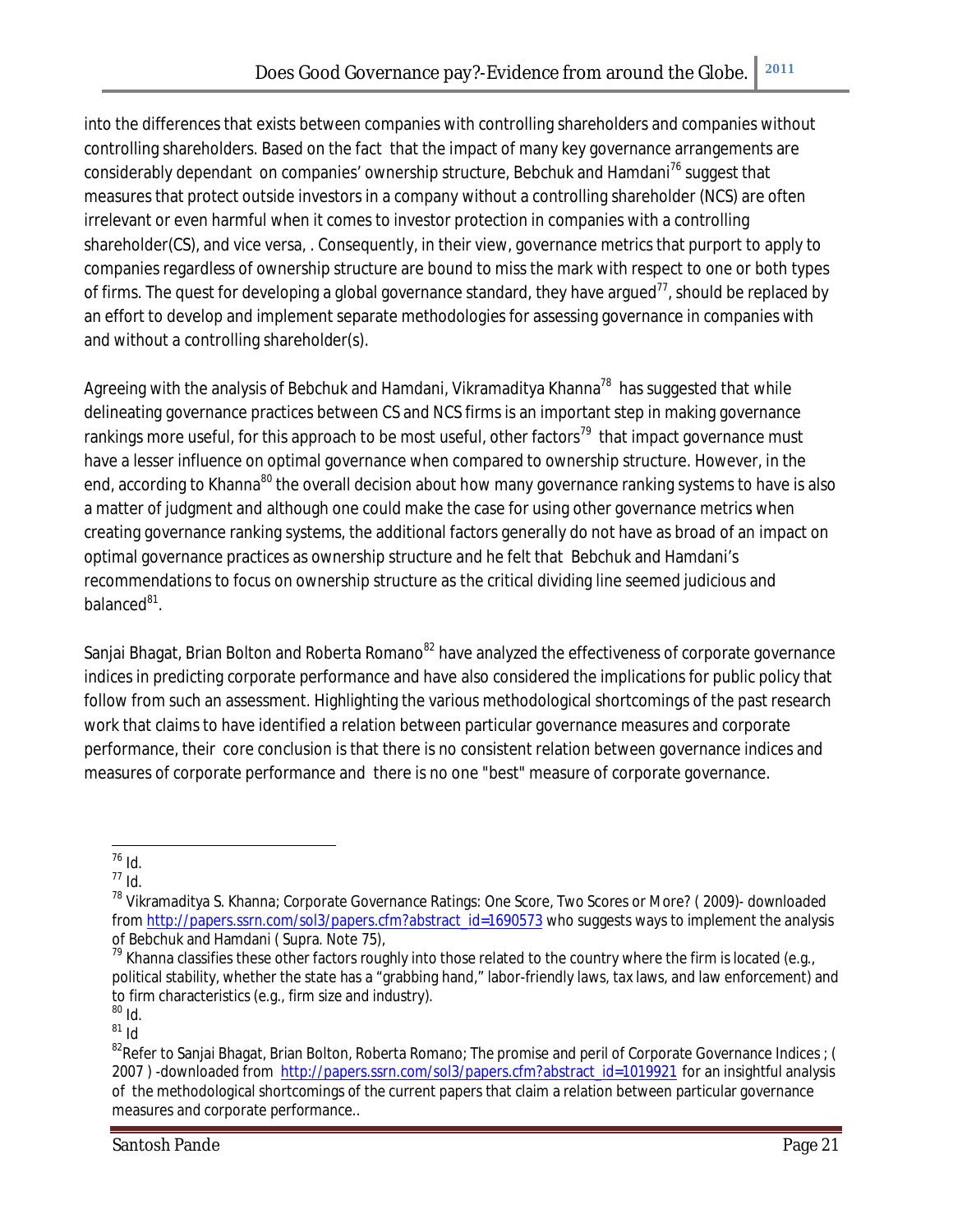According to Bhagat et al<sup>83</sup>, in practice, the existing indices used to measure governance fail to capture the diverse ways in which governance operates in firms for two reasons. Firstly, no one index can predict a firm's performance on all of the performance measures that are thought to be important to investors. Secondly, indices are constructed so as to treat the various components that constitute the governance mechanisms as complements, whereas the data suggest that several such mechanisms are actually substitutes for, and not complements to each other. Furthermore, the relationship between the various constituents, that define governance, appears to vary across firm characteristics and industry sectors. Taking a view that,' one size does not fit all', Bhagat et all have suggested that good governance is best understood as highly contextspecific, something that even the best-constructed index simply cannot capture and convey universally across firms, the most effective governance system depends on context and on firms' specific circumstances and it is very difficult, almost impossible, for an index to capture nuances critical for making informed decisions.

Bhagat et al<sup>84</sup> concluded that governance indices were highly imperfect instruments for determining how to vote corporate proxies, let alone for making portfolio investment decisions, and that investors and policymakers should exercise caution in attempting to draw inferences regarding a firm's quality or future stock market performance from its ranking on any particular corporate governance index measure. Moreover, given the considerable variation in the relationship between indices and measures of corporate performance, they have suggested that corporate governance is an area where a regulatory regime of ample, flexible variation across firms without any governance mandates was particularly desirable.

Recent empirical evidence also suggests that one-size-fits-all governance would generally produce lower returns than a flexible approach that allows corporations to deviate from "best practices." Sridhar Arcot and Valentina Bruno<sup>85</sup> of the London School of Economics analyzed the effect of corporate governance on performance in the context of the United Kingdom's disclose-or-explain corporate governance structure $^{\rm 86}$  . The authors found that "companies departing from best practice for valid reasons perform exceptionally well and out-perform the fully-compliant ones. In contrast, mere compliance with the provisions of the Code does not necessarily result in better performance" $^{87}$ . Arcot and Bruno's research suggests that the mandatory provisions of corporate governance regulations<sup>88</sup> may create inefficiencies by eliminating heterogeneity among firms' governance structures.

Bhagat et al<sup>89</sup>, have pointed to two broad policy implications arising from the limitations in developing an effective index for corporate governance. Firstly, the more widespread forms of current governance

<sup>87</sup> Supra. Note 85.

 $\overline{a}$  $^{83}$  Id.

 $84$  Id

 $^{85}$  Sridhar Arcot and Valentina Bruno; One Size Does Not Fit All, After All: Evidence from Corporate Governance; (2007) –downloaded from <u>http://papers.ssrn.com/sol3/papers.cfm?abstract\_id=887947</u>.

 $^{86}$  Under the UK approach to corporate governance, compliance with a code of best practices is voluntary, but companies must disclose whether they are complying with the code, and if not, explain why

<sup>88</sup> Examples of such mandatory provisioning of corporate governance regulations would be the Sarbanes- Oxley and related SEC rulemaking or the imposition of clause 49 by SEBI in India for all listed companies 89 Supra. Note 82.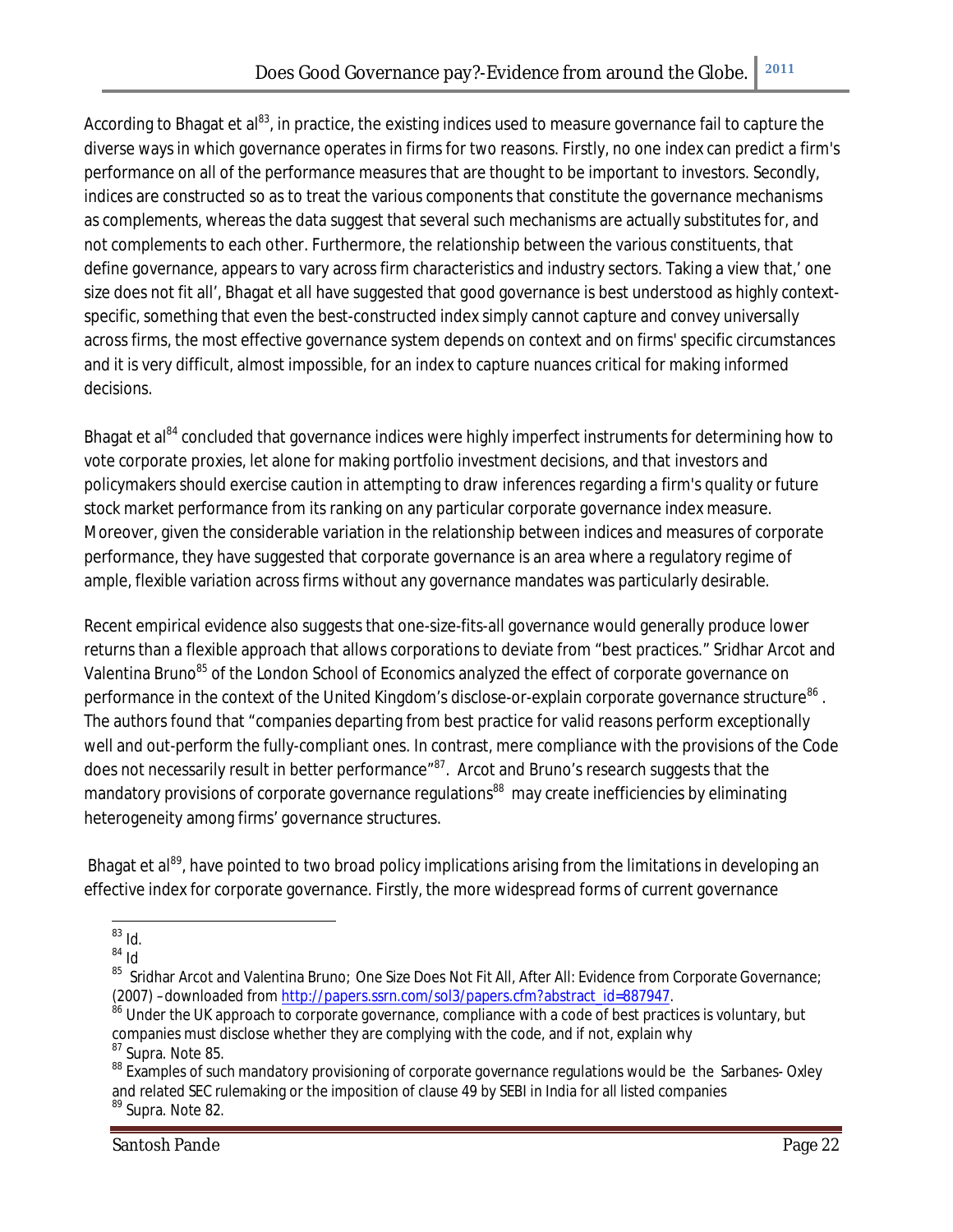regulations need to be rethought because they mimic the approach of the indices as both the current forms of governance viz. the prescriptive mandate (eg the Sarbanes Oxley based US model or the Clause 49 based Indian model) and the 'comply or explain' framework (adopted by most other developed economies', including Canada U.K. and Europe) spell out the governance mechanisms that all firms are expected to adopt. A more appropriate regulatory approach, in their view<sup>90</sup>, is a straightforward governance disclosure regime that is based on the premise that there is no one best benchmark or set of best practices that is appropriate for all, or even most, firms. Secondly, under such a governance disclosure regime, investors should treat indices as only one of a multitude of pieces of information of interest about a firms' quality that cannot predict the future stock market performance for the firm.

The uncertain relationship between governance metrics and firm performance may suggest that the project of reducing good governance to metrics is misguided<sup>91</sup> and the attempt to reduce good governance to an index measured through objective (and perhaps even subjective) analysis is bound to result in Type I errors (false positives) like Enron where companies with strong governance practices, according to the wisdom of corporate governance metrics, that still experience major governance breakdowns. On the other hand, such governance analysis is also likely to result in Type II errors (false negatives), as companies with diligent and effective governance practices that do not meet the corporate governance industry's recommendations are penalized for maintaining those practices.

The third major challenge in corporate governance research has been the inference of causality that has been made in several studies based on the evidence of correlation between governance (as defined and measured by the researcher) and performance (usually defined as a financial measure like stock returns or Tobin's Q).

If X (e.g., governance) is found to be positively correlated with Y (e.g., stock returns), as has been established in many governance studies based upon empirical evidence, then the following multiple possibilities of relationship between X and Y exist;

- Higher X causes higher Y (causality).
- X is correlated with a missing variable that causes Y (missing variable).
- Informed agents set X in anticipation of Y (reverse causality).
- X and Y are simultaneously affected by a third variable (common shock).

Given the multiple possibilities (of relationship between X and Y) that exist, implying causality based on observed correlation between governance measures and firm performance is not a robust conclusion. This fact has been recognized in both the GIM study and the BCF study and both have been careful not to infer causality from their research results. The GIM study states $^{92}$  that "the data do not allow strong conclusions about causality," adding that "multiple causal explanations have starkly different policy implications and stand as a challenge for future research" whereas the BCF<sup>93</sup> study states that "one important question that

 $\frac{90}{90}$  Id.

 $91$  Supra. Note 69.

 $92$  Supra. Note 22.

<sup>93</sup> Supra. Note 31.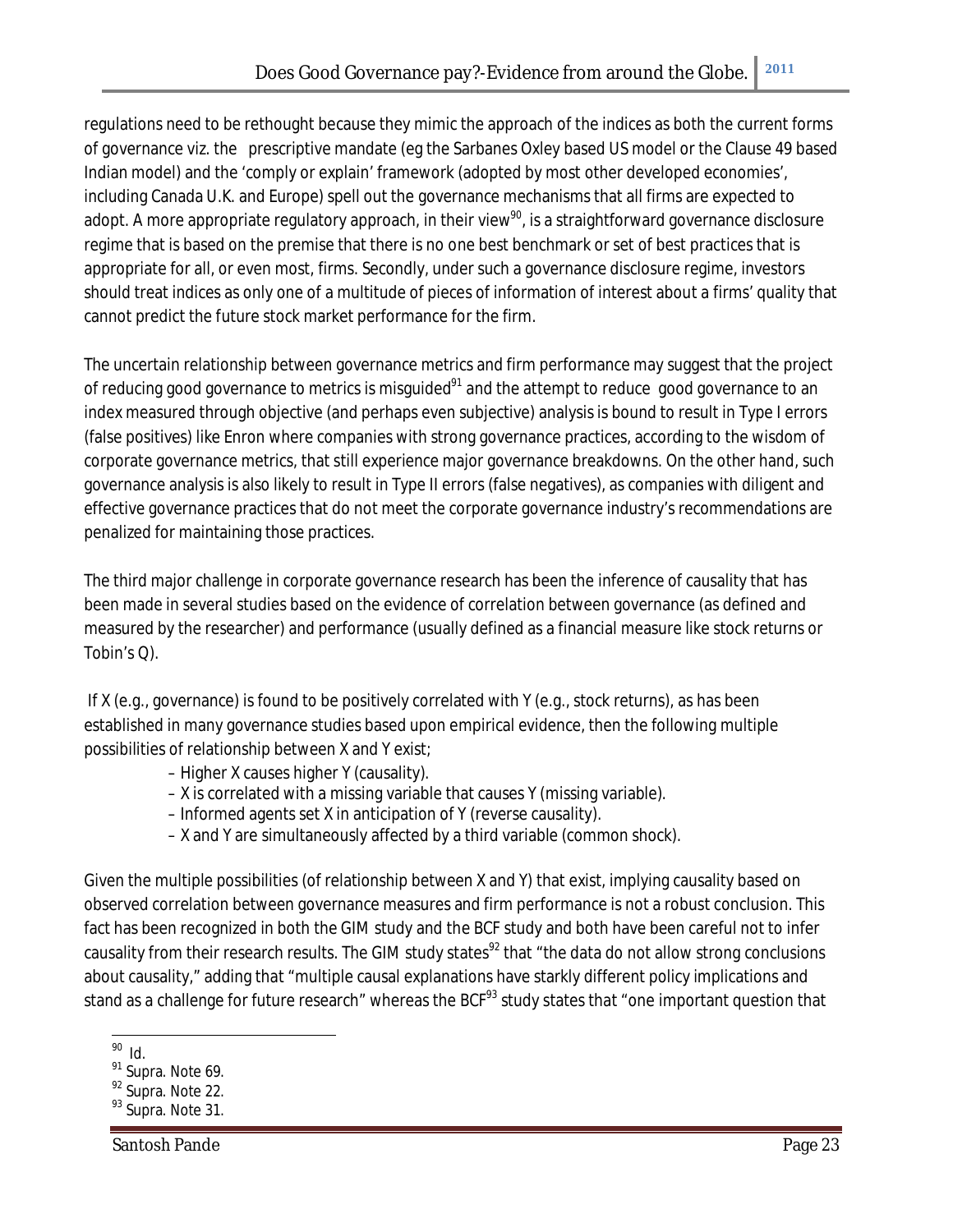remains for future work concerns causation. To what extent, if any, does the correlation … result from entrenchment producing lower value? And to what extent, if any, does this correlation simply reflect the tendency of managers of low-value firms to entrench themselves?"

Typically, empirical studies of corporate governance regress some measure of performance, ideally the firm's equity value or a measure of the firm's Tobin's Q, on measures of the stringency of corporate governance, such as ownership structure, capital structure, the structure of the board and the market for corporate control. Such empirical studies on corporate governance have more than the usual share of econometric problems -quite frequently, firm variables are assumed to be exogenous but are actually endogenous; relevant variables are left out; the sample is not selected randomly; and variables are measured with large errors. In all of these cases it becomes difficult to identify the influence of corporate governance factors on firm performance and that makes any inference on causality misleading and erroneous.

Axel Börsch-Supan and Jens Köke<sup>94</sup> have identified four categories of econometric problems that have to be solved in order to infer causal effects of corporate governance on the firm's performance: reverse causality, missing variables, sample selectivity, and measurement error in variables.

According to them<sup>95</sup>, the problem of reverse causality (or endogenity) is omnipresent because analyses of the efficacy of corporate control instruments on firm performance require that these instruments are exogenously related to firm performance. In practice, however, it is common that a deterioration of the firm's performance precipitates changes in its governance while, in turn, well performing firms attract investors with equally typical ownership structures and thus corporate governance thereby confirming a two way relationship between governance and performance. Börsch-Supan et al also point out<sup>96</sup> to an interesting consequence that arises from the second category of econometric problems that affect governance studies i.e. the problem of missing variables. Giving the example in the case of interaction of product market competition and corporate control mechanisms, they argue that product market competition and corporate governance are partial substitutes (i.e., bad corporate governance structures can be offset by fierce product market competition) and suggest that an analysis of corporate governance without explicit consideration of product market competition will fail.

Given that most empirical studies analyze only the largest and, among them, only the listed firms, Börsch-Supan et al point out<sup>97</sup> to the problems arising from sample selectivity bias which affects the estimation of corporate governance mechanisms and point out that this third category of econometric problem is as frequent as it is serious since size and being listed are frequently a function of firm's performance and using

 $\overline{\phantom{a}}$ <sup>94</sup>Refer to Axel Börsch-Supan and Jens Köke; An Applied Econometricians' View of Empirical Corporate Governance Studies (2002) –downloaded from http://papers.ssrn.com/sol3/papers.cfm?abstract\_id=320578, for a critical survey of the econometric issues in the empirical research on corporate governance.

<sup>&</sup>lt;sup>95</sup> Id.

 $96$  Id.

 $97$  Id.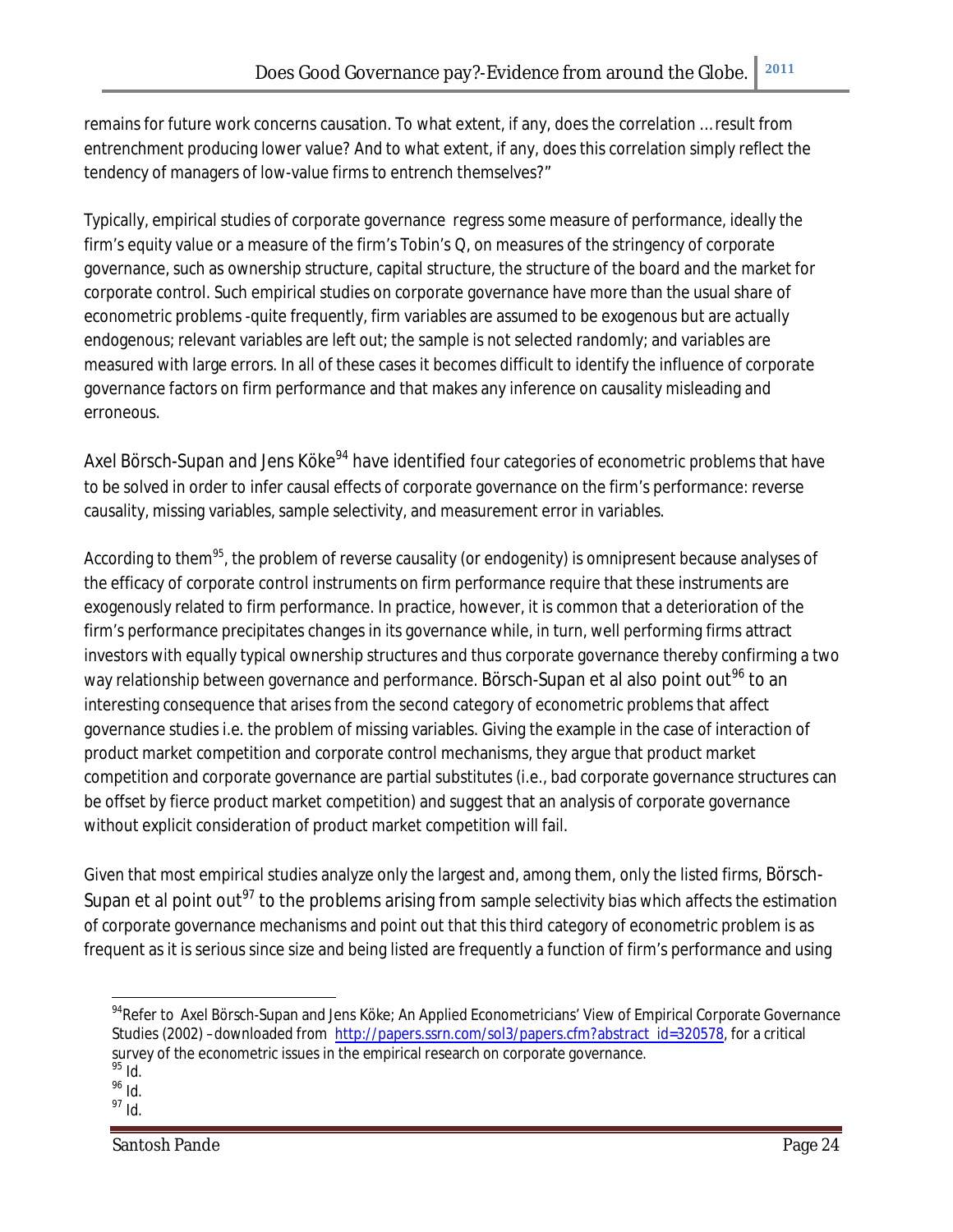those criterion to select the sample for a study on corporate governance would introduce a selectivity bias in the study.

The last in the list of econometric problems, identified by Börsch-Supan et al<sup>98</sup> is the problem of measurement errors and point out that firm performance is hard to measure in practice, particularly during episodes of stress and corporate governance actions. On top of this, corporate governance variables are measured through the construction of proxies and, unless well constructed, would weaken estimation results due to a low signal-to-noise ratio. Both these effects contribute to the problem of deriving incorrect conclusions from empirical studies on corporate governance because of measurement errors.

## **DIRECTIONS FOR FUTURE RESEARCH AND THE BASIS FOR THE NEXT GENERATION OF CORPORATE GOVERNANCE REFORMS**

Following the well publicized corporate scandals like Enron and other well known scams, few areas have attracted as much interest as corporate governance reforms in the hope that implementing good governance in organizations would not only prevent the recurrence of such problems but also lead to good organizational performance<sup>99</sup>.

Furthermore, while the last decade has also seen a flurry of regulations introduced across different countries in the world aimed at improving corporate governance practices in organizations, the results from such regulatory changes have been mixed. Indeed some have even argued $100$  that introducing corporate governance regulations is no guarantee that we have seen the last time that corporate governance breaks down as new(and different) stress points will develop in corporations and one or another of the persisting fissures will threaten to open and crack, and would need to be fixed..

Effectiveness of corporate governance regulations (in bringing about good performance) depends on the answers to the following two questions;

 $\overline{a}$ <sup>98</sup> Id.

<sup>&</sup>lt;sup>99</sup> The topicality of corporate governance in the media has increased significantly after the various corporate scams surfaced in the beginning of the twenty-first century. As pointed out by Bhagat et al; The Promise and Peril of Corporate Governance (Supra. Note 82) in the nearly five years since Enron's collapse, there have been 1,342 *New York Times* news stories containing the phrase "corporate governance," whereas to reach a comparable count prior to that date, one has to cumulate news stories over ten years to 1986 (totaling 1,388), as searched in Lexis in September 2006.

<sup>&</sup>lt;sup>100</sup> Mark J. Roe; The Inevitable Instability of American Corporate Governance (2004) downloaded from http://papers.ssrn.com/sol3/papers.cfm?abstract\_id=615561, points to the inherent brittleness in corporate governance regulation since it is based on negotiations between the regulator who believe that they must lock everything in and the regulated who is able to affect the regulator and weaken the output. Roe suggests that we will continue to face corporate governance crises from time to time as new stress points develop and only if we're lucky, someone will anticipate the problem and fix it up beforehand, if not, we'll muddle through another crisis once again.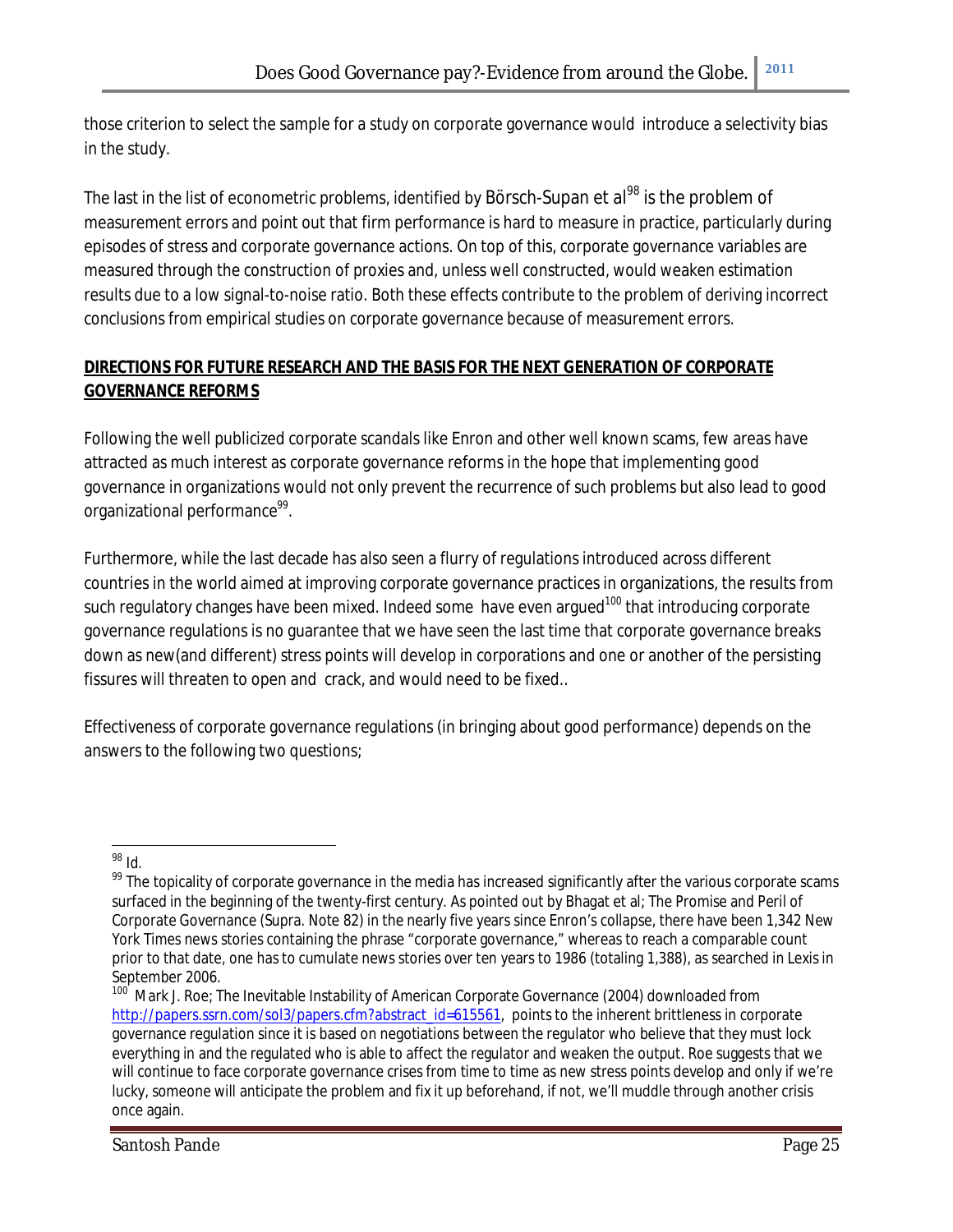- Are the regulatory changes in corporate governance based on sound theory or are they based on popular perceptions and a common position that is arrived at based on the negotiation of the divergent views of various interest groups who are affected by the regulatory changes?
- How robust is the underlying theory of corporate governance, in particular the linkage of good governance to good performance –does it comprehensively model all the factors that impact corporate governance and accounts for differences in contextual and cultural factors that could impact governance. Also, has the corporate governance theory been tested empirically based on actual conditions and have the conclusions been tested for their validity?

Unfortunately the current answer to both the above questions are far from satisfactory- not only have the regulatory changes often been made without being rooted in sound theory but also the current status of corporate governance research, especially the linkage of corporate governance to good performance, has several gaps and conclusions derived from such theory, at times, do not hold up to rigorous testing.

Reviewing the process surrounding the development and passage of the Sarbanes-Oxley Act of 2002 (SOX), in the USA, Roberta Romano<sup>101</sup> has pointed out to the absence of corporate governance research to support the principal requirements of SOX. According to Romano<sup>102</sup>, the key provisions of SOX, were largely the result of corporate governance "policy entrepreneurs" taking advantage of public crisis driven by the collapse of two major U.S. corporations, Enron and WorldCom, that occurred during a midterm congressional election cycle and points out that, in the frantic political environment in which the law was enacted, legislators adopted proposals with neither careful consideration nor assimilation of the literature which was at odds with the policy prescriptions.

Based on an extensive review of academic literature, Romano has concluded<sup>103</sup> that there was a lack of empirical evidence to support key provisions mandated by SOX such as the independence of audit committees. She provides a detailed analysis of the legislative process that took place in committee hearings conducted by the U.S. Senate and House of Representatives which indicates that most of the testimony, utilized by experts testifying before the U.S. Congressional Committees, was based on the experts' opinions rather than empirical evidence. Consequently the SOX provisions, in her view $^{\rm 104}$ , were seriously misconceived and were not likely to improve audit quality or otherwise enhance firm performance and benefit investors as the US Congress had intended and has gone so far as to suggest that it is important to work to educate the media, the public, political leaders and others regarding the reality i.e. that the US Congress had committed a public policy blunder in enacting SOX's corporate governance mandates, and that there is a need to rectify that error!

 $\overline{a}$ **<sup>101</sup>** Roberta Romano; The Sarbanes-Oxley Act and the Making of Quack Corporate Governance(2005) downloaded from http://papers.ssrn.com/sol3/papers.cfm?abstract\_id=749524, would have preferred a gradualist approach to the corporate governance crisis in 2001-2002; that would have flowed up from courts and which would have been based on courts' interpretations of dynamic business conditions rather than a top down imposition of policies constructed on an ad-hoc basis by US Congress

 $102$  Id.  $103$   $\frac{1}{10}$ .

 $104$   $\frac{1}{10}$ .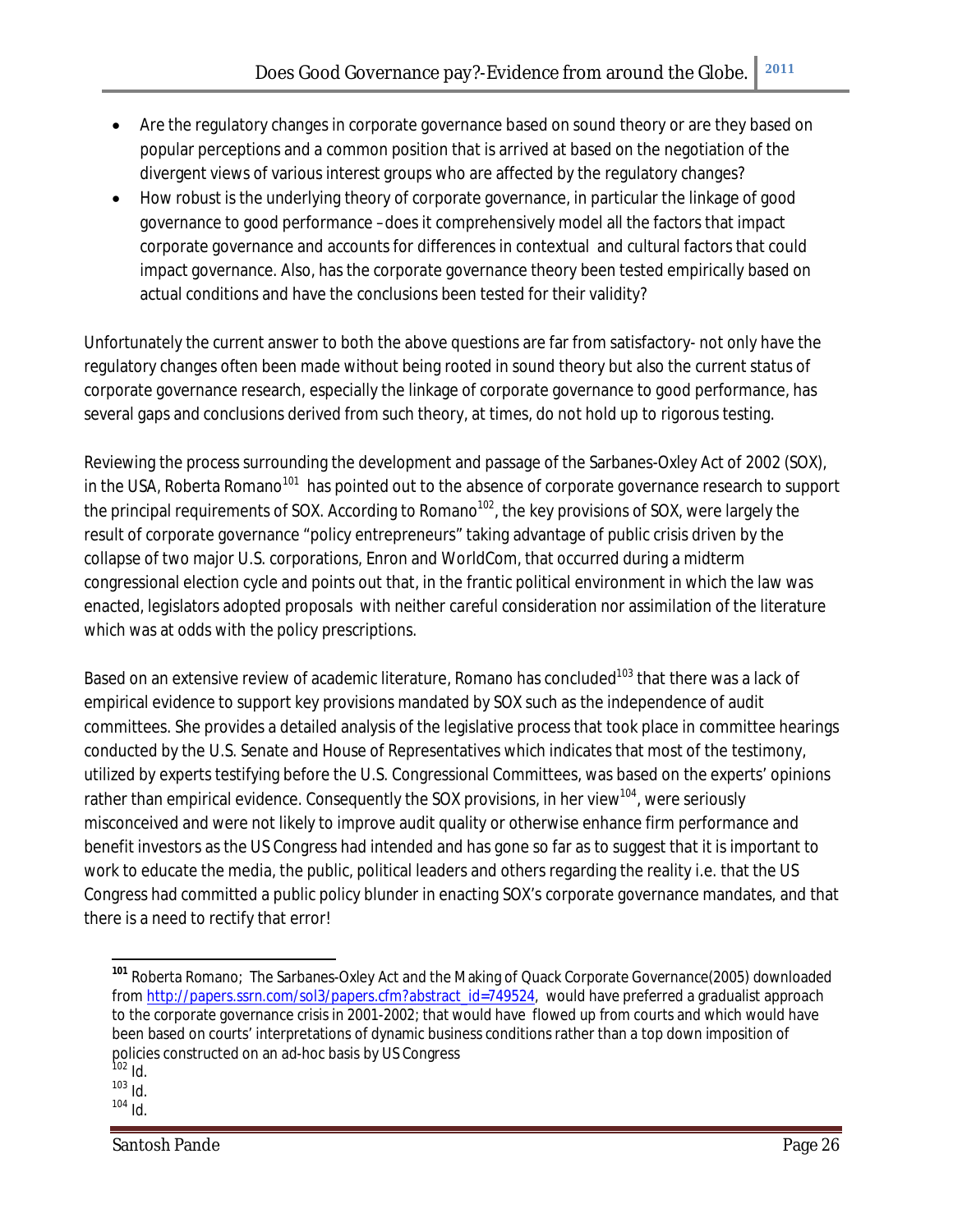Over the last decade, significant steps have been taken by the regulatory authorities in India to enhance corporate governance measures in India; these developments have closely followed efforts in other jurisdictions such as the U.K. (the Cadbury Committee Report) and the U.S. (SOX).As pointed out by Varottil<sup>105</sup> the measures adopted in India do not recognize the differences between the outsider systems of corporate governance (found in the U.S. and U.K.), from which concepts such as independent directors, audit committee and CEO/CFO certification have emerged, and the insider systems of corporate governance (found in India) into which they have been transplanted and suggests that unless these differences are factored in by the regulators, courts, industry and academia, there are likely be difficulties in implementation of the enhanced corporate governance measures (reflected in Clause 49) and their assimilation within the Indian corporate ethos.

A similar view on the corporate governance reforms in India has been expressed by Afsharipour<sup>106</sup> who finds the Indian corporate governance process ineffective despite the 'attentive crafting of detailed governance rules by a group of elites with a deep understanding of corporate governance standards around the world'. According to Afsharipour<sup>107</sup>introducing formal rules into a system where there is an inadequate infrastructure to support the implementation and enforcement of such rules may mean that these rules have little chance of succeeding and points out to the need for further research that can help to develop more appropriate solutions that take into accounts the local conditions and suitably adapting solutions that may have worked elsewhere in the world before introducing them in India.

While the need to have public policy (relating to corporate governance) firmly grounded in sound theory is indisputable, the focus of this paper, however, is on the need to improve the robustness of research on corporate governance itself –an area where several concerns exist at present.

The preceding section of this paper has identified several areas in the existing research where significant gaps exist that could raise doubts on the validity of the conclusions that have been arrived at from such studies inferring causality between good governance and good performance. Therefore it would help to develop an agenda for future research in this field that would go a long way towards developing a holistic theory of corporate governance and help to build a more robust and comprehensive model for corporate governance – undoubtedly, such an effort would ultimately help in developing sound public policy in the area of corporate governance.

Some of the suggested areas for further research in developing a more comprehensive theory for corporate governance (and its linkage to corporate performance) are as follows;

 $\overline{a}$ <sup>105</sup> Umakanth Varottil; A Cautionary Tale of the Transplant effect on Indian Corporate Governance (2009) downloaded from. http://papers.ssrn.com/sol3/papers.cfm?abstract\_id=1331581.

<sup>106</sup> Afra Afsharipour; Corporate Governance Convergence: Lessons from the Indian Experience (2009) -downloaded from http://papers.ssrn.com/sol3/papers.cfm?abstract\_id=1413859.  $107$  Id.

Santosh Pande Page 27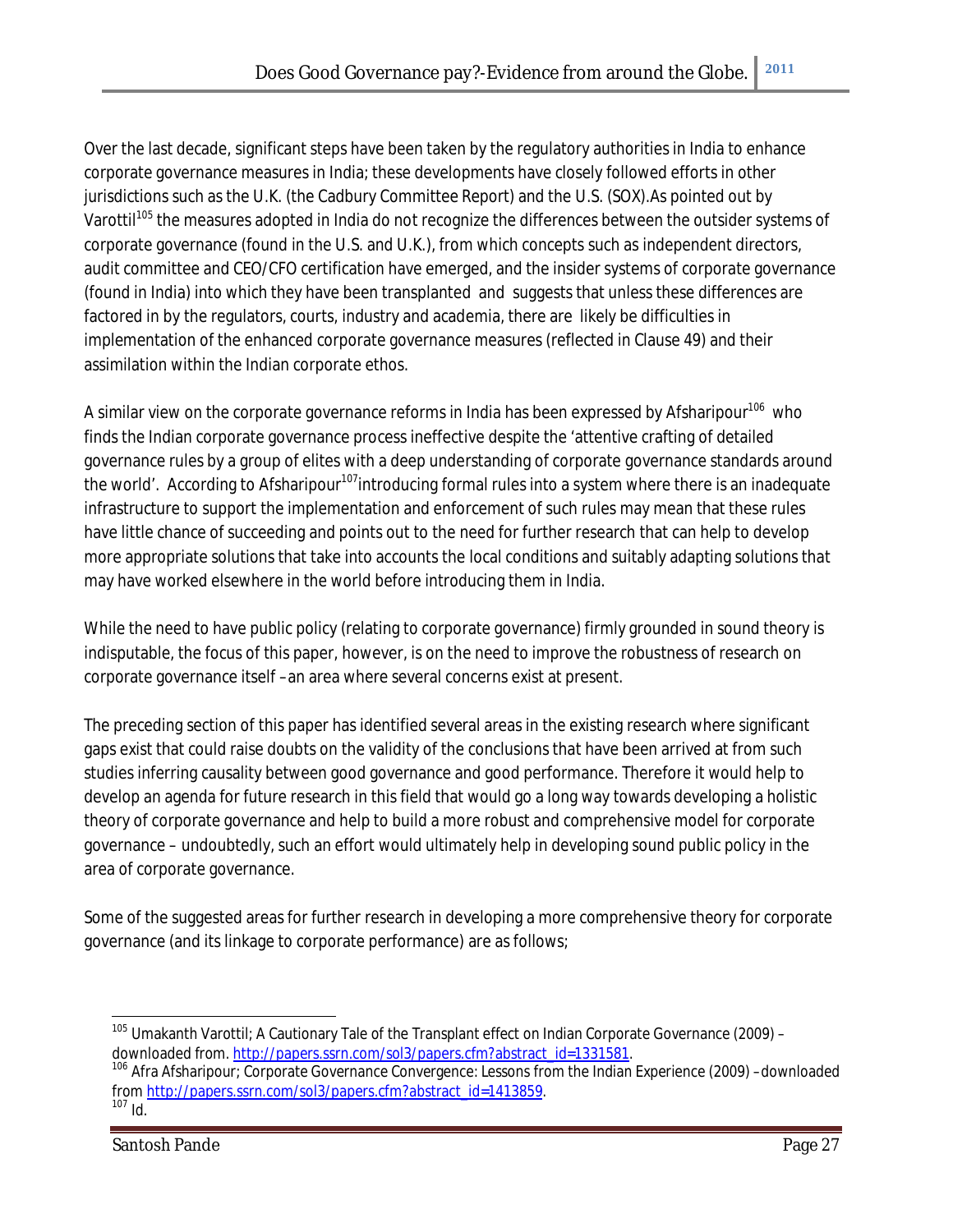1. Many studies establishing the linkage between governance and performance are based on measuring the quality of governance based on a measure of good corporate governance. Typically such a measure is based on identifying desirable traits for good governance, based on a normative feel of what is good, and then measuring how individual companies compare against these benchmark measures of good governance. Such an approach is based upon the assumption that the desirable good governance characteristics are universal and can be commonly applied to all companies and companies can achieve good governance standards by following a common set of desirable standards.

However, there is a need for developing a more complete understanding of the measure for good governance and further research is required in the following areas;

- A better understanding of the various underlying factors that affect corporate governance in an organization is an essential first step in the study of corporate governance and given the lack of unanimity amongst researchers on what the key underlying factors that affect corporate governance are, this is an area for further research.
- Taking a 'one size fits all' approach to corporate governance fails to recognize the impact of important contextual factors that make each organization unique and because of which individual solutions may have to be crafted for each organizations and there is a need to better understand the external factors that impact corporate governance.

It is indeed surprising that despite the enormous amount of work that has been done on corporate governance, very little has actually been learnt about what is actually involved in effective governance and how it contributes to good performance

2.  $\,$  A key criticism of much of current governance research has been its very narrow focus $^{108}.$ 

Given that an organization's strategy (strategic choice and equally important strategy implementation) has a very significant effect on its performance; researchers into corporate governance must consider systemic factors in their studies.

Such studies need to go beyond merely studying the impact of simplistic, structural factors like board attributes or shareholder rights on organizational performance and should be able to account for multiple, systemic and multi dimensional influences on corporate performance which are related to the organization's strategy.

 $\overline{\phantom{a}}$  $^{108}$  Loizos Heracleous; What is the impact of Corporate Governance on Organizational Performance;(2001); downloaded from http://193.146.160.29/gtb/sod/usu/\$UBUG/repositorio/10280861\_Heracleous.pdf suggests that most studies on corporate governance suffer from the fact that they have a very limited focus, for example they attempt to relate narrow areas like board attributes (as proxies for corporate governance) to organizational performance, and neglect the broader systemic area like organizational strategy that affect organizational performance.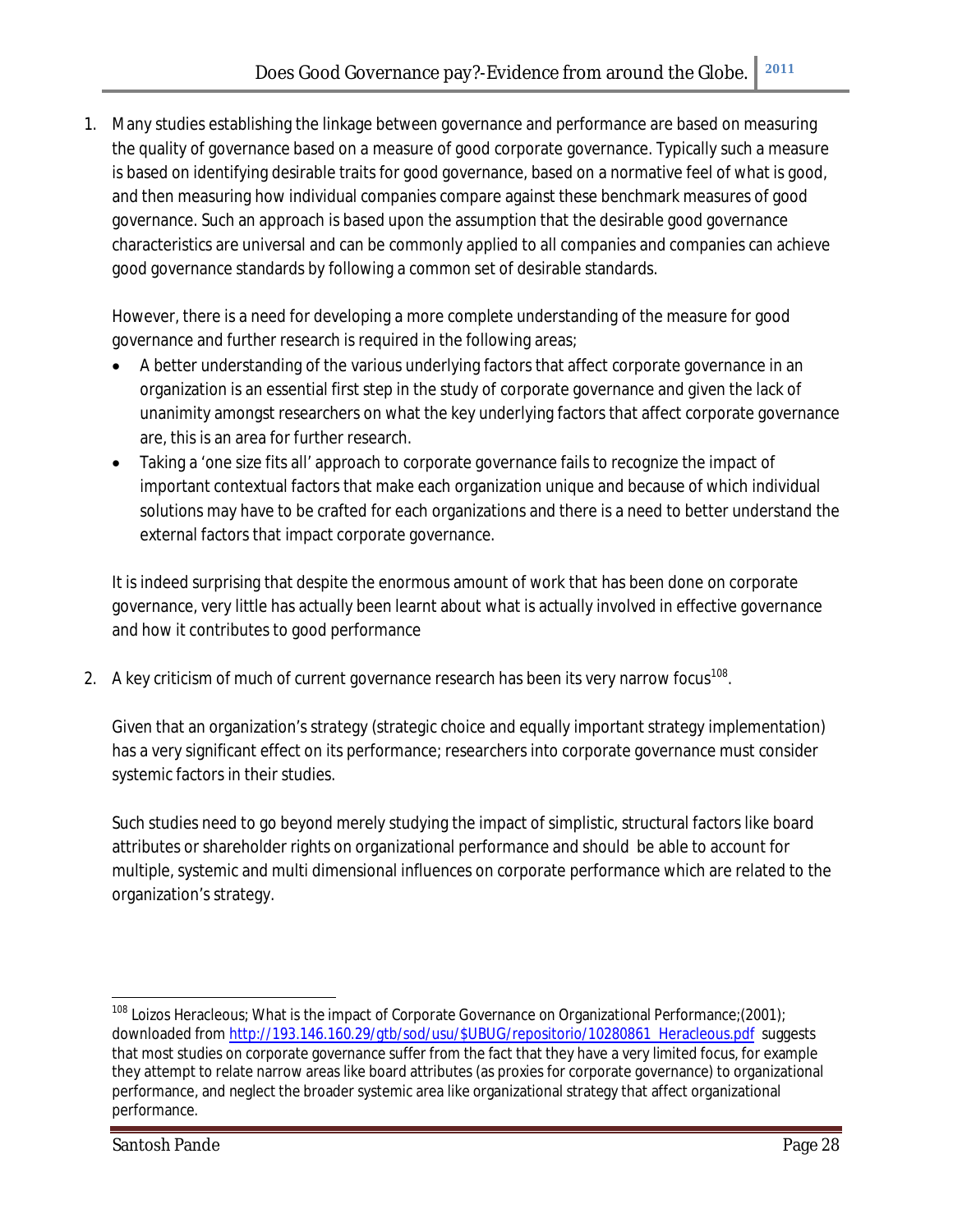3. The views of Börsch-Supan et al on the need for developing more robust econometric models to study corporate governance have been discussed before in this paper<sup>109</sup> and the pitfalls pointed out by them in developing econometric models need to be avoided by corporate governance researchers.

Larcker and Rusticus<sup>110</sup> have suggested that, to successfully address the econometric issue relating to endogeneity, it is necessary to concentrate efforts on better development of theory and the emphasis on theory development should guide the development of the empirical model and the choice of exogenous variables.

There is a need for developing a more comprehensive understanding of the theory before econometric studies on corporate governance are carried out by researchers and studies based on an incomplete or partial understanding of the theory are likely to give misleading results.

4. Most of the models that have examined the causality between corporate governance and corporate performance have been based on developing regressions models to study the relationship between corporate governance and corporate performance where the effects of other parameters like size; assets etc on corporate performance have been controlled.

Such models have usually not taken into account the basic differences that exist between organizations that are characterized by the 'insider' model of management and the 'outsider' model of management<sup>111</sup>.

Given that governance issues in shareholder controlled companies ('outsider' model) are very different from the governance considerations in non-shareholder controlled companies ('insider' model) any model that is developed to study the relationship between governance and performance must take into account the difference that exists between shareholder controlled companies and non shareholder controlled companies.

5. The quality of Corporate Governance is a soft measure which cannot be measured by a 'tick in the box' approach that many of such studies have adopted. For instance, a study on corporate governance needs to take into account the quality of discussions and debate that takes place in a board room which is the true reflection of the quality of a corporate governance rather than just ascertaining, whether or not, issues have been put up to the board of directors (or a committee of the board members) in compliance with good corporate governance guidelines or regulations.

Many current corporate governance studies suffer from the limitation that 'form' (compliance- mere adherence to guidelines) takes over 'content' (effectiveness resulting from compliance) and therefore

 $\overline{a}$ 

<sup>&</sup>lt;sup>109</sup> Supra. Note 94.

<sup>110</sup> David Larcker and Tjomme Rusticus; Endogeneity and Empirical Accounting Research; (2007)-downloaded from http://papers.ssrn.com/sol3/papers.cfm?abstract\_id=988561.

Supra.Note 75.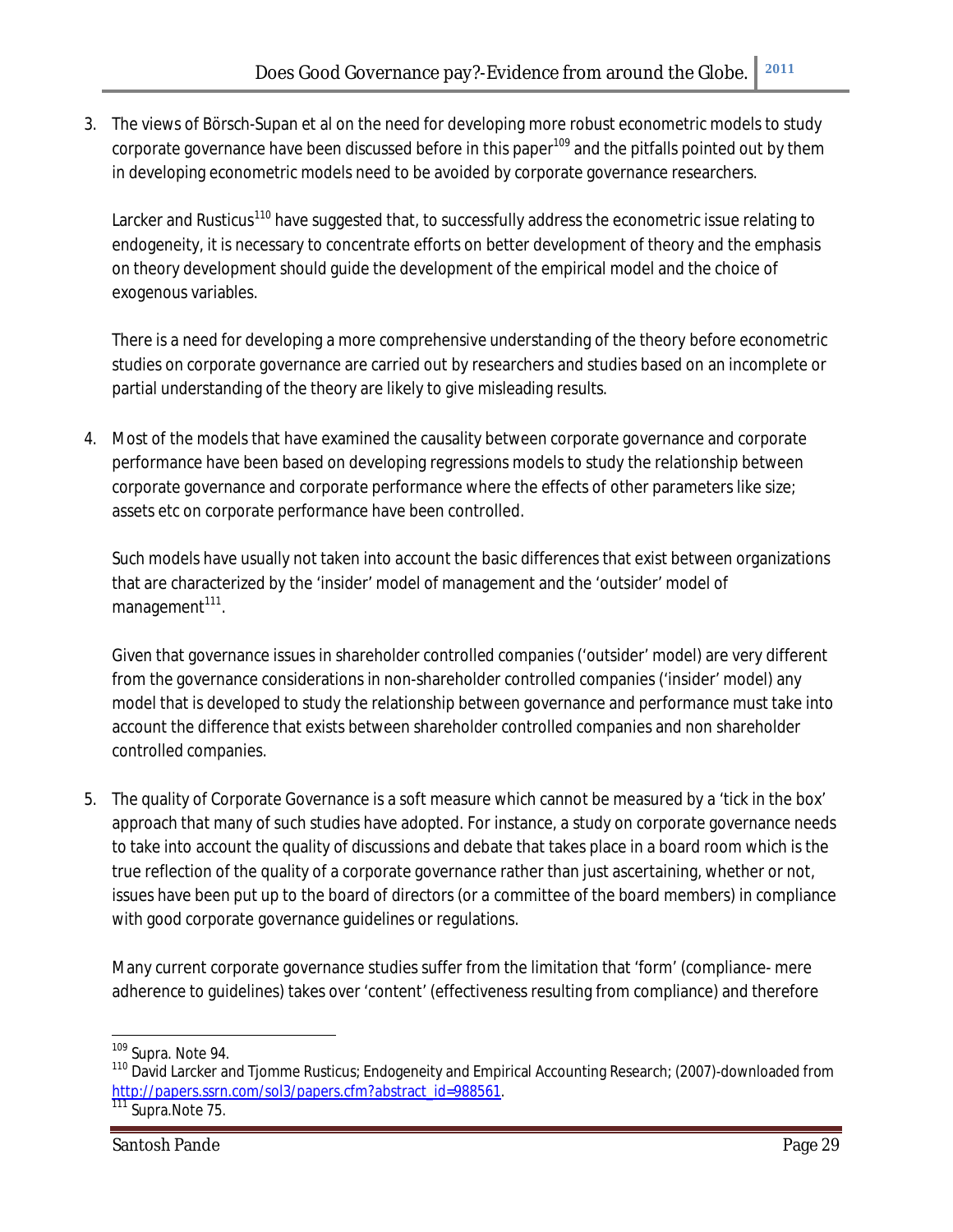the conclusions from such studies on the relationship between corporate governance and corporate performance would be misleading.

In a very incisive article Richard Lebalanc, and James Gilies, <sup>112</sup> have provided several explanations for the lack of an observable relationship between corporate governance and corporate performance and have suggested that a very likely reason for the relationship not being demonstrated is the fact that, in the current corporate governance research, there is no analysis of how boards perform as boards, how they make decisions, and of the impact of the behavioral characteristics of various directors on the decision making process. Pointing out to this lacunae in corporate governance research, Leblanc et al state that t this may well be the most important factor in determining the effectiveness of the governance of an enterprise and suggest the need for greater use of qualitative research methods – including observing boards in real time and interviewing directors – that needs to occur for advancing research in this field. According to them the quantitative researchers are, it would seem, measuring variables in respect of "structural independence," rather than board and individual director effectiveness, per se and once it is possible to measure variables such as "board effectiveness" and "director effectiveness", together with their interaction, there is a greater likelihood of distilling a more definitive relationship between corporate governance and corporate financial performance.

Heracleous<sup>113</sup> has also given the example of commonly used proxies for measuring board vigilance (proportion of external directors, shareholding of directors etc.) and pointed to the challenge of trying to measure a behavioral attributes with indicators that may have a tenuous connection to the attribute and has called on scholars to conduct research based on more qualitative research and based on in depth interviewing of the board members on which subsequent quantitative research can build upon..

## **CONCLUSION**

 $\overline{\phantom{a}}$ 

It seems entirely reasonable, and quite plausible, that the fact that even though current empirical studies on corporate governance have not been able to identify a causal relationship between corporate

 $^{112}$  Richard Leblanc and James Gillies; The Coming Revolution in Corporate Governance – downloaded from http://www.metanoia.net.au/files/services/governance/Governance%20Revolution%20-%20Leblanc%20Oct-031.pdf point out that, firstly, there may be no relationship between governance and performance. Secondly, there may be many internal and external contingencies which, coupled with intervening and moderating factors, may make it impossible to demonstrate a causal link between governance and corporate performance. Thirdly, many of the factors involved in corporate governance are incapable of being expressed in forms that can be measured. Fourthly, there may exist a time lag between board structure and board failure, which makes any relationship between governance and performance difficult to find. And, lastly they have stated that there could be a conspiracy theory at play because academics and regulators "have chosen board independence as a rallying cry or unifying theme of the governance reform movement, and to change the message now would diminish the focus, unity and credibility of the movement".

<sup>113</sup> Supra. Note 108.